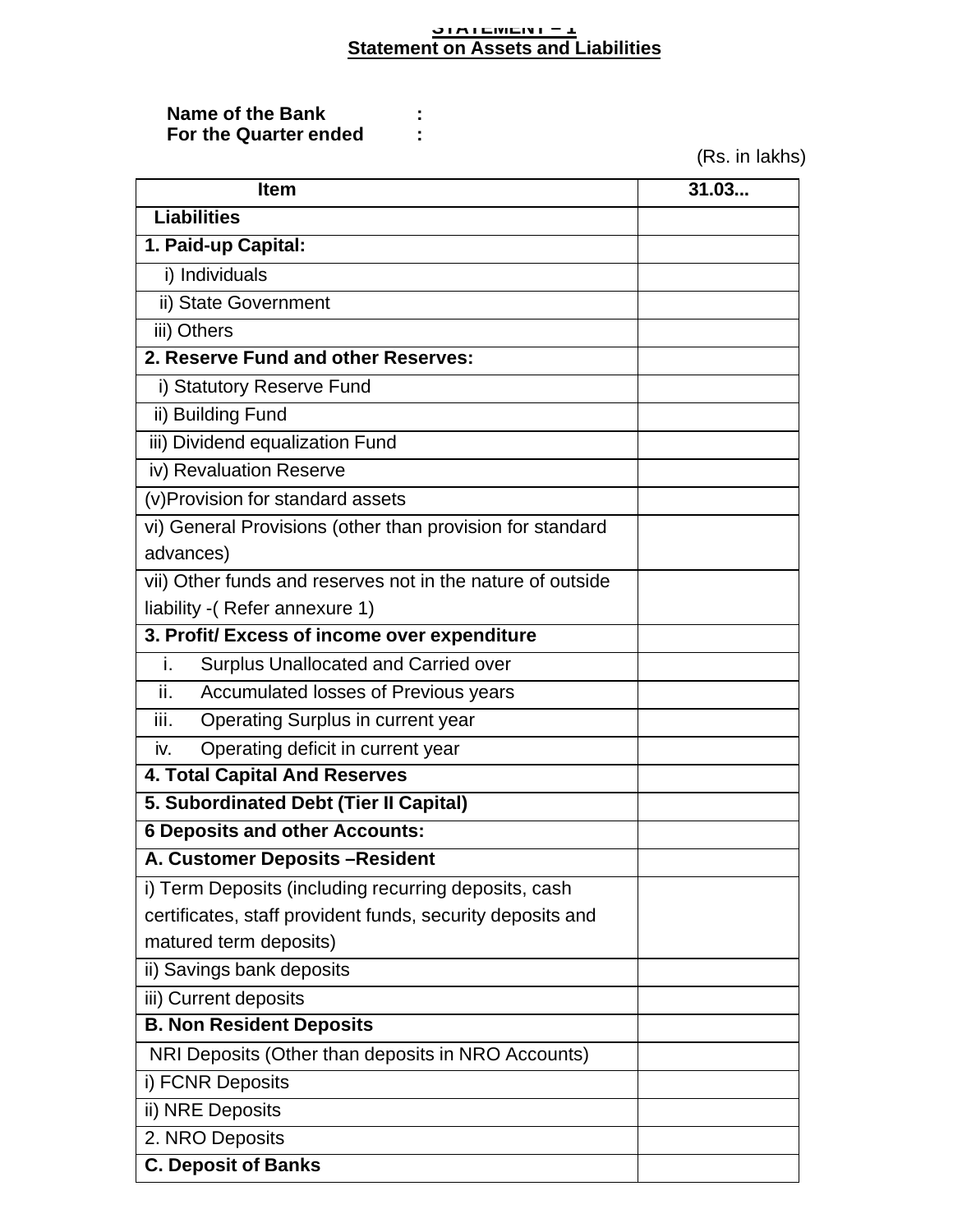| i) Commercial Banks                                      |  |
|----------------------------------------------------------|--|
| ii) Scheduled Cooperative Banks                          |  |
| iii) Other Cooperative Banks                             |  |
| 7. Borrowings from:                                      |  |
| i) RBI / NABARD                                          |  |
| ii) State/Central Coop. Bank of the State/ District      |  |
| a) Short-term loans                                      |  |
| b) Medium-term loans                                     |  |
| c) Cash credits and overdrafts                           |  |
| iii) Other banks (specify) (exclude borrowings from call |  |
| money market)                                            |  |
| iv) Call money market                                    |  |
| v) Others (specify)                                      |  |
| 8. Bills for collection being bills receivable as per    |  |
| contra                                                   |  |
| 9. Branch Adjustments*                                   |  |
| 10. Overdue Interest Reserve                             |  |
| 11. Interest Payable on:                                 |  |
| i) Deposits                                              |  |
| ii) Borrowings                                           |  |
| 12. Risk Provisions Other than netted off assets         |  |
| (BDDR, Spl BDDR, Depreciation on fixed assets etc.,)     |  |
| i) For investments (Investment Depreciation Reserve)     |  |
| <b>BDDR, Spl BDDR</b><br>$\mathsf{ii}$                   |  |
| iii) Depreciation on fixed assets                        |  |
| iv) For other impaired assets                            |  |
| v) For contingent / non-funded exposures                 |  |
| 13. Other Liabilities                                    |  |
| i) Bills payable                                         |  |
| ii) Unclaimed dividends                                  |  |
| iii) Provident fund payable to Regional Provident        |  |
| <b>Fund Commissioner</b>                                 |  |
| iv) Others-                                              |  |
| <b>14. Total Outside Liabilities</b>                     |  |
| 15. Total Liabilities (4 to15)                           |  |
| 16. Contingent Liabilities:                              |  |
| i) Claims against the bank not acknowledged as debt      |  |
| ii) Liabilities for partly paid investments              |  |
| iii) Letter of Credit Documentary                        |  |
| iv) Guarantees - Financial                               |  |
| v) Guarantees- Others (Indemnity/ Tender/ Bid Bonds)     |  |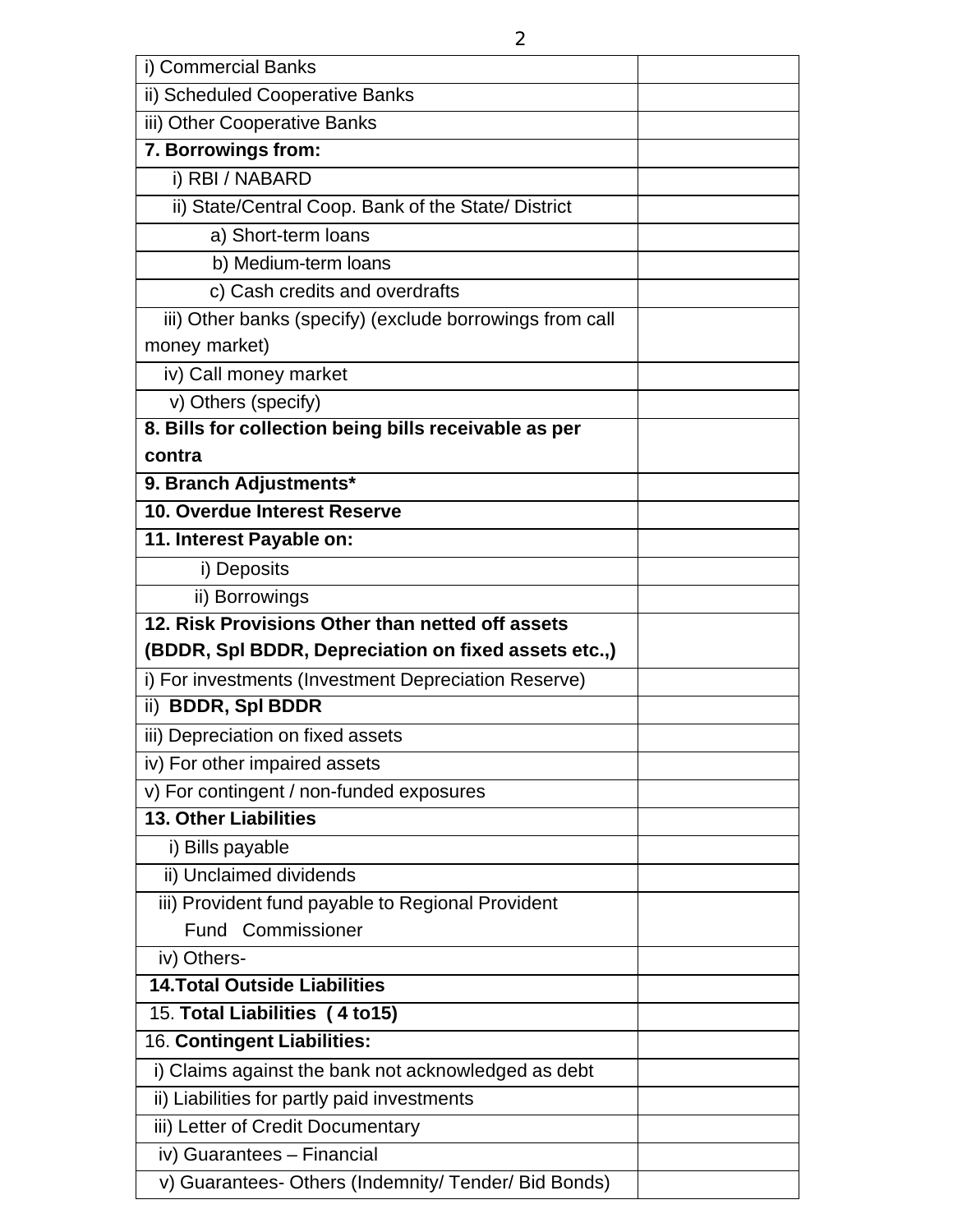| recourse<br>vii) Liability on account of outstanding forward exchange<br>contracts<br>viii) Acceptances, endorsements and other obligations<br>ix) Others<br><b>Assets</b><br>1. Cash in Hand<br>2. Due From Banks<br>A. Balances with -banks<br>i) State/ Central/ Cooperative Bank of the State/<br>District concerned in:<br>a) Current<br>b) Savings<br>c) Fixed<br>ii) RBI:<br>a) Current<br>b) Others<br>(iii) SBI and other notified banks:<br>a) Current<br>b) Savings<br>cb) Fixed<br><b>B. Loans and Advances to Banks (including bills)</b><br>i) Call and Short Notice Money to Cooperative banks<br>ii) Call and Short Notice Money to Other banks<br>iii) Loans and Advances to Scheduled Cooperative Banks<br>iv) Loans and advances to Non scheduled Cooperative<br><b>Banks</b><br>v) Loans and Advances to Other Banks<br>C. Due From Other institutions (including post |
|--------------------------------------------------------------------------------------------------------------------------------------------------------------------------------------------------------------------------------------------------------------------------------------------------------------------------------------------------------------------------------------------------------------------------------------------------------------------------------------------------------------------------------------------------------------------------------------------------------------------------------------------------------------------------------------------------------------------------------------------------------------------------------------------------------------------------------------------------------------------------------------------|
|                                                                                                                                                                                                                                                                                                                                                                                                                                                                                                                                                                                                                                                                                                                                                                                                                                                                                            |
|                                                                                                                                                                                                                                                                                                                                                                                                                                                                                                                                                                                                                                                                                                                                                                                                                                                                                            |
|                                                                                                                                                                                                                                                                                                                                                                                                                                                                                                                                                                                                                                                                                                                                                                                                                                                                                            |
|                                                                                                                                                                                                                                                                                                                                                                                                                                                                                                                                                                                                                                                                                                                                                                                                                                                                                            |
|                                                                                                                                                                                                                                                                                                                                                                                                                                                                                                                                                                                                                                                                                                                                                                                                                                                                                            |
|                                                                                                                                                                                                                                                                                                                                                                                                                                                                                                                                                                                                                                                                                                                                                                                                                                                                                            |
|                                                                                                                                                                                                                                                                                                                                                                                                                                                                                                                                                                                                                                                                                                                                                                                                                                                                                            |
|                                                                                                                                                                                                                                                                                                                                                                                                                                                                                                                                                                                                                                                                                                                                                                                                                                                                                            |
|                                                                                                                                                                                                                                                                                                                                                                                                                                                                                                                                                                                                                                                                                                                                                                                                                                                                                            |
|                                                                                                                                                                                                                                                                                                                                                                                                                                                                                                                                                                                                                                                                                                                                                                                                                                                                                            |
|                                                                                                                                                                                                                                                                                                                                                                                                                                                                                                                                                                                                                                                                                                                                                                                                                                                                                            |
|                                                                                                                                                                                                                                                                                                                                                                                                                                                                                                                                                                                                                                                                                                                                                                                                                                                                                            |
|                                                                                                                                                                                                                                                                                                                                                                                                                                                                                                                                                                                                                                                                                                                                                                                                                                                                                            |
|                                                                                                                                                                                                                                                                                                                                                                                                                                                                                                                                                                                                                                                                                                                                                                                                                                                                                            |
|                                                                                                                                                                                                                                                                                                                                                                                                                                                                                                                                                                                                                                                                                                                                                                                                                                                                                            |
|                                                                                                                                                                                                                                                                                                                                                                                                                                                                                                                                                                                                                                                                                                                                                                                                                                                                                            |
|                                                                                                                                                                                                                                                                                                                                                                                                                                                                                                                                                                                                                                                                                                                                                                                                                                                                                            |
|                                                                                                                                                                                                                                                                                                                                                                                                                                                                                                                                                                                                                                                                                                                                                                                                                                                                                            |
|                                                                                                                                                                                                                                                                                                                                                                                                                                                                                                                                                                                                                                                                                                                                                                                                                                                                                            |
|                                                                                                                                                                                                                                                                                                                                                                                                                                                                                                                                                                                                                                                                                                                                                                                                                                                                                            |
|                                                                                                                                                                                                                                                                                                                                                                                                                                                                                                                                                                                                                                                                                                                                                                                                                                                                                            |
|                                                                                                                                                                                                                                                                                                                                                                                                                                                                                                                                                                                                                                                                                                                                                                                                                                                                                            |
|                                                                                                                                                                                                                                                                                                                                                                                                                                                                                                                                                                                                                                                                                                                                                                                                                                                                                            |
|                                                                                                                                                                                                                                                                                                                                                                                                                                                                                                                                                                                                                                                                                                                                                                                                                                                                                            |
|                                                                                                                                                                                                                                                                                                                                                                                                                                                                                                                                                                                                                                                                                                                                                                                                                                                                                            |
|                                                                                                                                                                                                                                                                                                                                                                                                                                                                                                                                                                                                                                                                                                                                                                                                                                                                                            |
|                                                                                                                                                                                                                                                                                                                                                                                                                                                                                                                                                                                                                                                                                                                                                                                                                                                                                            |
|                                                                                                                                                                                                                                                                                                                                                                                                                                                                                                                                                                                                                                                                                                                                                                                                                                                                                            |
|                                                                                                                                                                                                                                                                                                                                                                                                                                                                                                                                                                                                                                                                                                                                                                                                                                                                                            |
| office/treasuries):                                                                                                                                                                                                                                                                                                                                                                                                                                                                                                                                                                                                                                                                                                                                                                                                                                                                        |
| a) Current                                                                                                                                                                                                                                                                                                                                                                                                                                                                                                                                                                                                                                                                                                                                                                                                                                                                                 |
| b) Fixed                                                                                                                                                                                                                                                                                                                                                                                                                                                                                                                                                                                                                                                                                                                                                                                                                                                                                   |
| c) Others<br>3. Investments                                                                                                                                                                                                                                                                                                                                                                                                                                                                                                                                                                                                                                                                                                                                                                                                                                                                |
| A. SLR Investments in Government and Other                                                                                                                                                                                                                                                                                                                                                                                                                                                                                                                                                                                                                                                                                                                                                                                                                                                 |
| <b>Approved Securities</b>                                                                                                                                                                                                                                                                                                                                                                                                                                                                                                                                                                                                                                                                                                                                                                                                                                                                 |
| <b>Central and State Govt Securities</b>                                                                                                                                                                                                                                                                                                                                                                                                                                                                                                                                                                                                                                                                                                                                                                                                                                                   |
| <b>GOI T. Bills</b><br>i)                                                                                                                                                                                                                                                                                                                                                                                                                                                                                                                                                                                                                                                                                                                                                                                                                                                                  |
| ii) GOI (dated) Securities                                                                                                                                                                                                                                                                                                                                                                                                                                                                                                                                                                                                                                                                                                                                                                                                                                                                 |
| iii) State Government Securities                                                                                                                                                                                                                                                                                                                                                                                                                                                                                                                                                                                                                                                                                                                                                                                                                                                           |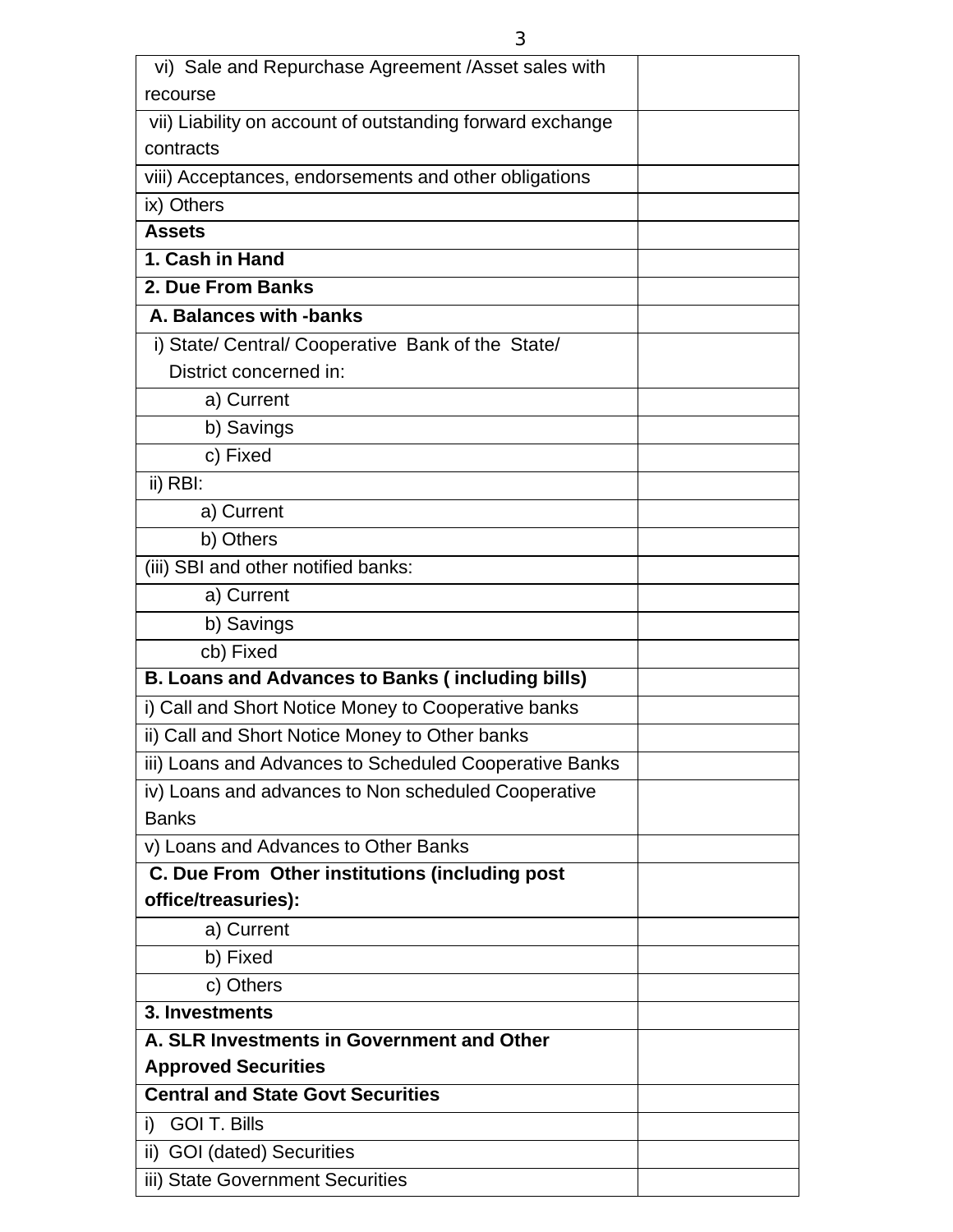| iv) Other trustee/approved securities including         |  |
|---------------------------------------------------------|--|
| Land Development Bank debentures.                       |  |
| <b>B. Non - SLR Investments</b>                         |  |
| <b>I. Other Debt Securities</b>                         |  |
| ii) Other State Government Securities                   |  |
| iii) Bonds of PSUs / All India Financial Institutions   |  |
| <b>II. Equities / Units of Mutual Funds</b>             |  |
| i) Shares in cooperative institutions                   |  |
| ii) Shares of All India Financial Institutions          |  |
| iii) Units of UTI                                       |  |
| III. Investment in Subsidiaries / Equity Participations |  |
| IV) Other investments                                   |  |
| 4. Loans and Advances:                                  |  |
| A. Gross Loans and Advances: (Other than banks)         |  |
| i) Short term loans                                     |  |
| a) Secured                                              |  |
| b) Unsecured                                            |  |
| ii) Cash credits and overdrafts:                        |  |
| a) Secured                                              |  |
| b) Unsecured                                            |  |
| iii) Medium - term loans:                               |  |
| a) Secured                                              |  |
| b) Unsecured                                            |  |
| iv) Long-term loans:                                    |  |
| a) Secured                                              |  |
| b) Unsecured                                            |  |
| v) Bills/hundies purchased/discounted:                  |  |
| a) Documentary                                          |  |
| b) Clean                                                |  |
| <b>B. Netting items on Loans and Advances</b>           |  |
| i) Unrealised interest in Suspense                      |  |
| ii) Credit Recoveries in Suspense                       |  |
| iii) Provisions for Credit Losses (funded credits)      |  |
| <b>C. Loans and Advances (Net)</b>                      |  |
| 5. Interest receivable on:                              |  |
| i) Investments                                          |  |
| ii) Loans and advances                                  |  |
| (Of 5 (ii) above, overdues)                             |  |
| 6. Bills receivable being bills for collection as per   |  |
| contra                                                  |  |
| 7. Premises (less depreciation)                         |  |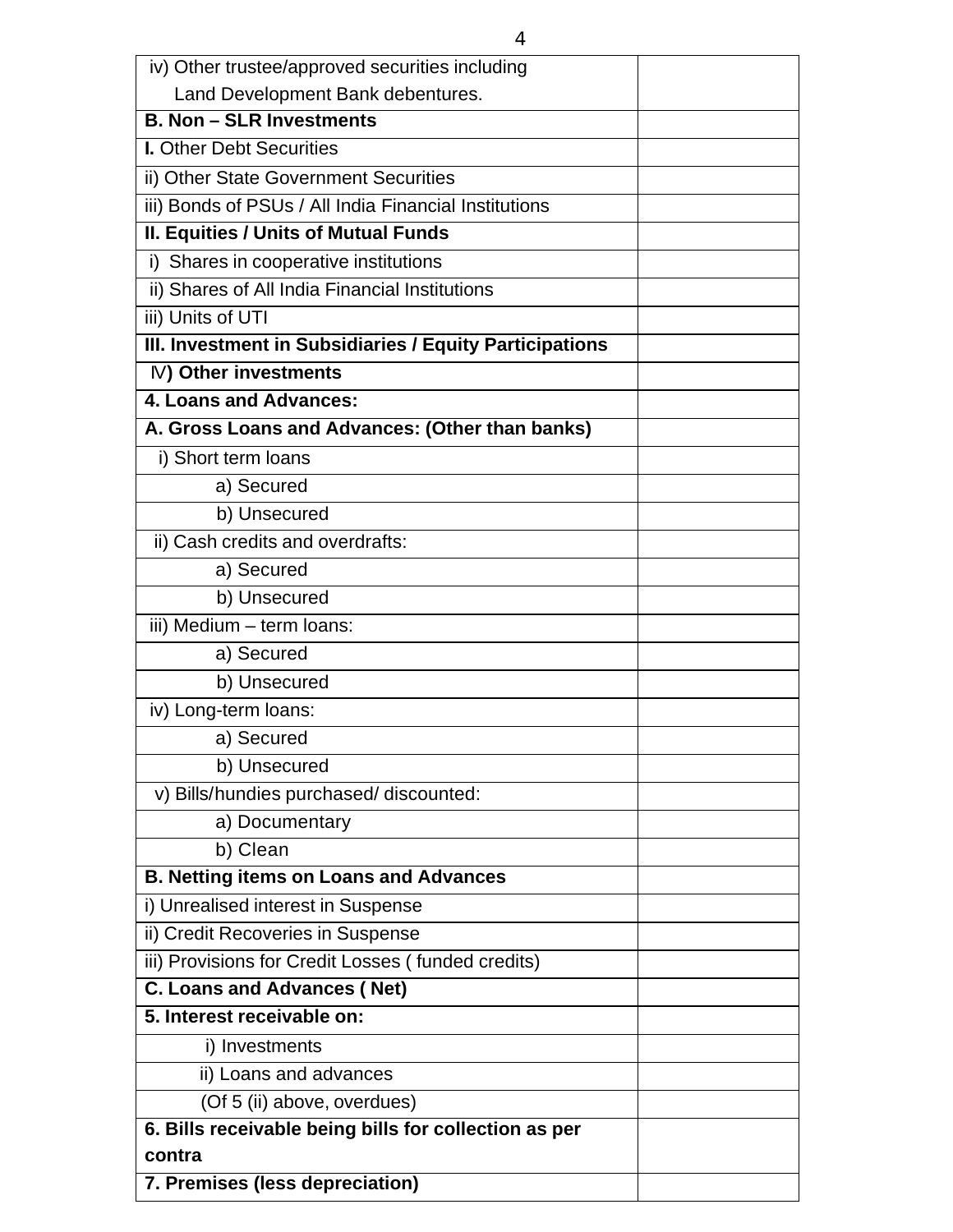| 8. Furniture and Fixtures (less depreciation)      |  |
|----------------------------------------------------|--|
| 9. Branch adjustments *                            |  |
| 10. Other assets                                   |  |
| i) Advance Tax Paid and TDS (net)                  |  |
| ii) Amounts due from RBI                           |  |
| iii) Sundry Debtors                                |  |
| iv) Intangible assets                              |  |
| v) All Other                                       |  |
| 11. Non-banking assets acquired in satisfaction of |  |
| claims                                             |  |
| 12. Loss/excess of expenditure over income         |  |
| <b>Total Assets (1 to 11)</b>                      |  |

Note:

\* Branch adjustments: Net position to be shown as an item of liability/ assets, as the case may be.

### **Annexure I**

### **1. Break-up of Other Funds and Reserves**

 **(Rs. in lakhs)**

|                                                           | 31.03 |
|-----------------------------------------------------------|-------|
| (i) Gratuity Fund                                         |       |
| (ii) Staff Welfare Fund                                   |       |
| (iii) Silver Jubilee Fund                                 |       |
| (iv) Development Fund                                     |       |
| v)Charity fund                                            |       |
| (vi) Any other Fund/ Disclosed reserves                   |       |
| vii) Undisclosed reserves created out of PAT and included |       |
| in B/S under heads like other liabilities and provisions  |       |
| Total                                                     |       |

### **2.Particulars of top 10 deposits accepted from other banks / and institutions as on the date of review**

### **(Rs. in lakhs)**

| Name of bank<br><b>Institution</b> | <b>Amount of</b><br>deposit | Rate of<br>interest | Date of<br>receipt | <b>Period</b> | <b>Maturity</b><br>date |
|------------------------------------|-----------------------------|---------------------|--------------------|---------------|-------------------------|
|                                    |                             |                     |                    |               |                         |
|                                    |                             |                     |                    |               |                         |
|                                    |                             |                     |                    |               |                         |
|                                    |                             |                     |                    |               |                         |
|                                    |                             |                     |                    |               |                         |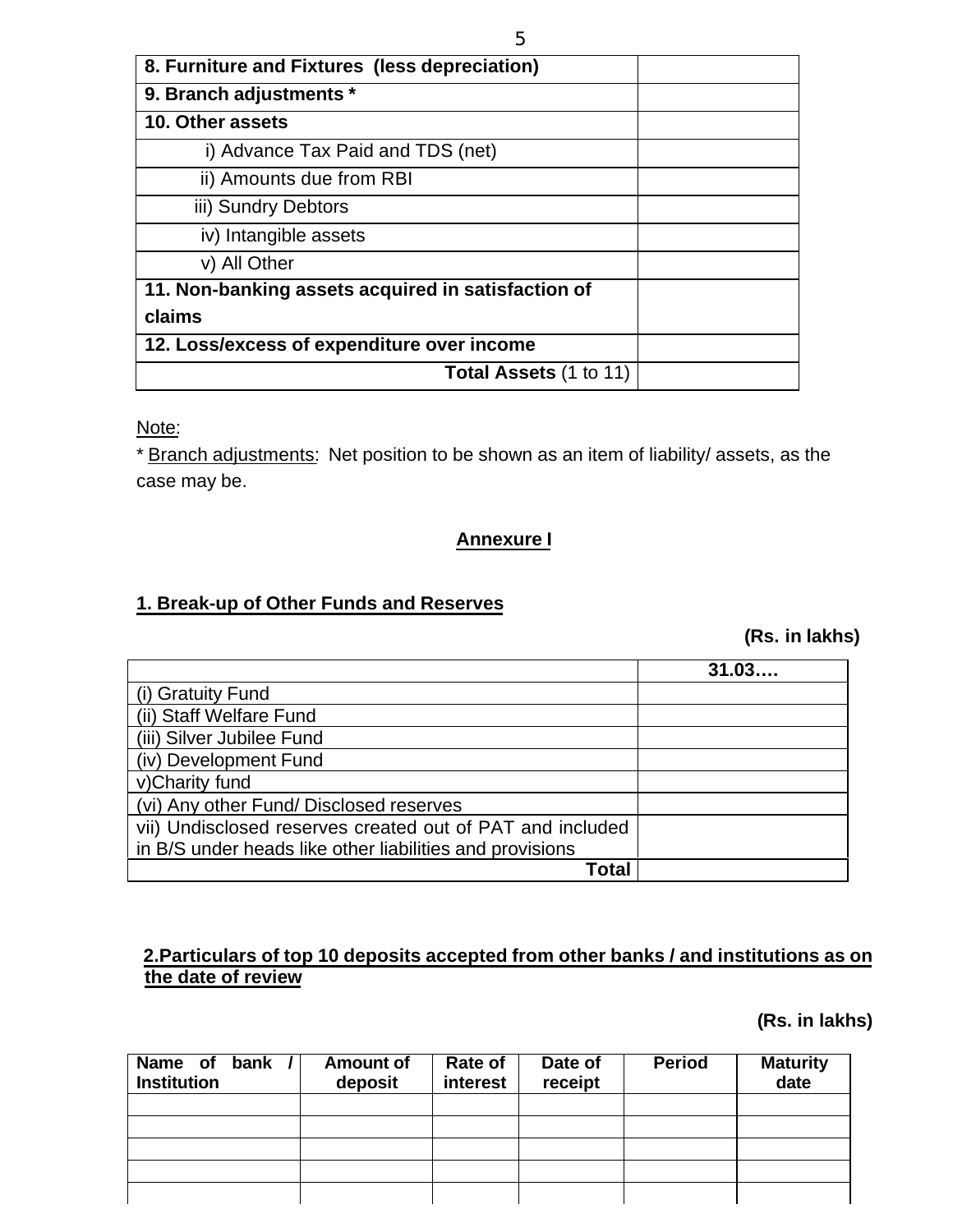#### 6

### **3. Age-wise analysis of Inter Branch Adjustment Account -**

 **Position as on 31.03……**

| <b>Time period</b>          | <b>Debit entries</b> |               | <b>Credit entries</b> |               |
|-----------------------------|----------------------|---------------|-----------------------|---------------|
|                             | No. of<br>entries    | <b>Amount</b> | No. of<br>entries     | <b>Amount</b> |
| 3 months to 6 months        |                      |               |                       |               |
| Above 6 months to I<br>year |                      |               |                       |               |
| Above 1 year to 2 years     |                      |               |                       |               |
| Above 2 years               |                      |               |                       |               |
| Total                       |                      |               |                       |               |

**4. Age-wise analysis of Inter Bank Reconciliation -**

 **Position as on31.03……**

| <b>Time period</b>          | <b>Debit entries</b> |               | <b>Credit entries</b> |               |
|-----------------------------|----------------------|---------------|-----------------------|---------------|
|                             | No. of<br>entries    | <b>Amount</b> | No. of<br>entries     | <b>Amount</b> |
| 3 months to 6 months        |                      |               |                       |               |
| Above 6 months to I<br>year |                      |               |                       |               |
| Above 1 year to 2 years     |                      |               |                       |               |
| Above 2 years               |                      |               |                       |               |
| Total                       |                      |               |                       |               |

### **5. Unsecured guarantees issued by the bank**

| SI.No.       | Name of borrower | Name of beneficiary* | Outstanding as on<br>$31.03$ |
|--------------|------------------|----------------------|------------------------------|
|              |                  |                      |                              |
|              |                  |                      |                              |
|              |                  |                      |                              |
|              |                  |                      |                              |
| <b>Fotal</b> |                  |                      |                              |

• Give name if borrower / beneficiary is director / top management / related entity. Other guarantees may be consolidated and reported against Others.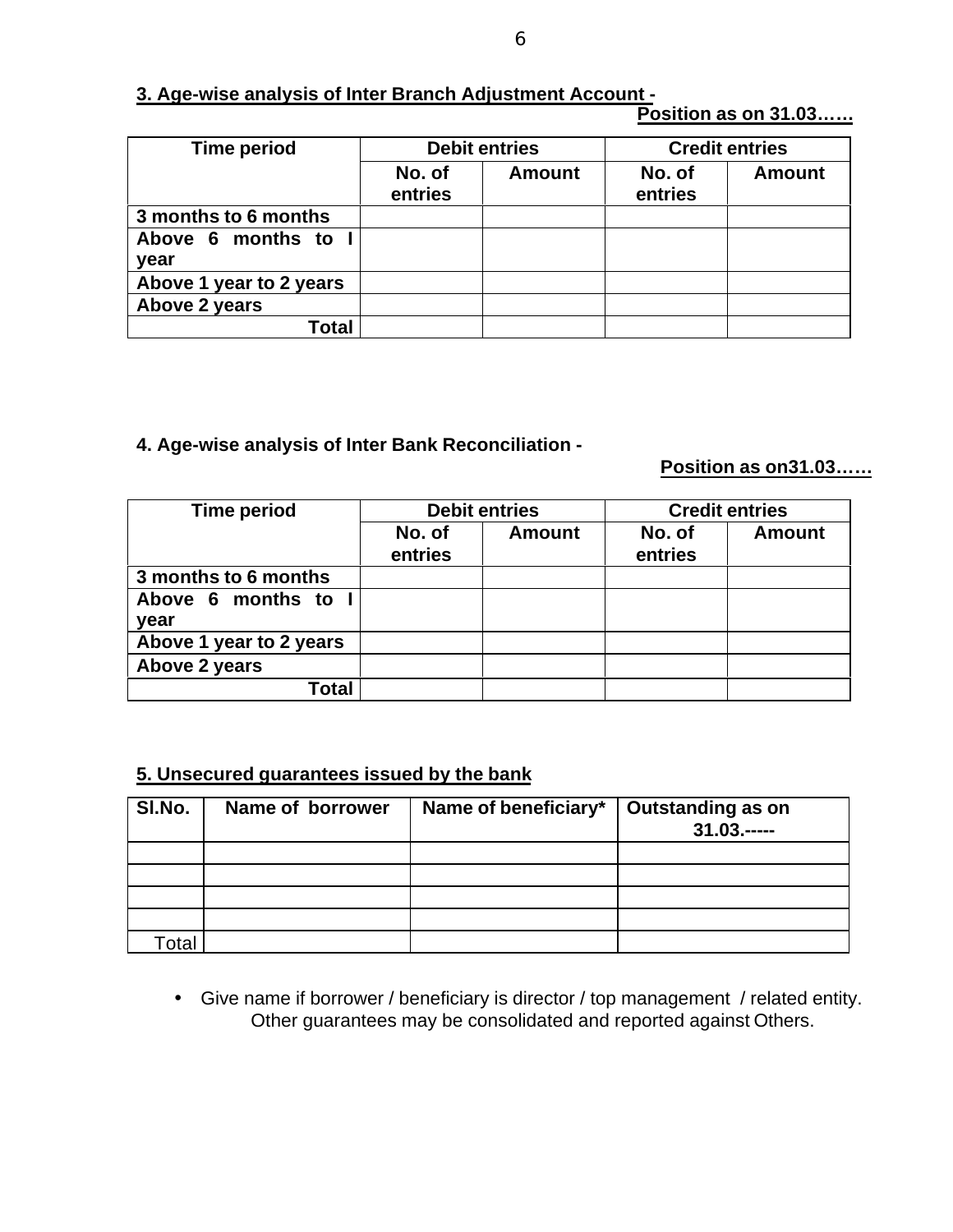### **ANNEXURE – II**

### **Sundry Debtors Account - 1**

#### **Long Outstanding Large Amounts Outstanding for over 6 months but less than 1 year\***

| S.<br><b>No</b> | Due From $-$<br><b>Name</b> | <b>Amount Due (Rs.</b><br>Lakhs) | <b>Provision Made (Rs.</b><br>Lakhs) |
|-----------------|-----------------------------|----------------------------------|--------------------------------------|
|                 |                             |                                  |                                      |
|                 |                             |                                  |                                      |
|                 |                             |                                  |                                      |

\*Large Amounts: Rs. 2 lakhs for banks having total assets of Rs. 100 lakhs and over Rs. 50,000 for other banks.

### **Sundry Debtors Account-2**

#### **Long Outstanding Large Amounts**

### **Outstanding for over 1 year but less than 3 years\***

| <b>No</b> | Due From $-$<br><b>Name</b> | <b>Amount Due (Rs.</b><br>Lakhs) | <b>Provision Made (Rs.</b><br>Lakhs) |
|-----------|-----------------------------|----------------------------------|--------------------------------------|
|           |                             |                                  |                                      |
|           |                             |                                  |                                      |
|           |                             |                                  |                                      |

\*Large Amounts: Rs. 2 lakhs for banks having total assets of Rs. 100 lakhs and over Rs. 50,000 for other banks

#### **Sundry Debtors Account-3**

#### **Long Outstanding Large Amounts**

#### **Outstanding for over 3 years\***

| S.<br><b>No</b> | Due From -<br><b>Name</b> | <b>Amount Due (Rs.</b><br>Lakhs) | <b>Provision Made (Rs.</b><br>Lakhs) |
|-----------------|---------------------------|----------------------------------|--------------------------------------|
|                 |                           |                                  |                                      |
|                 |                           |                                  |                                      |
|                 |                           |                                  |                                      |

\*Large Amounts: Rs. 2 lakhs for banks having total assets of Rs. 100 lakhs and over Rs. 50,000 for other banks

-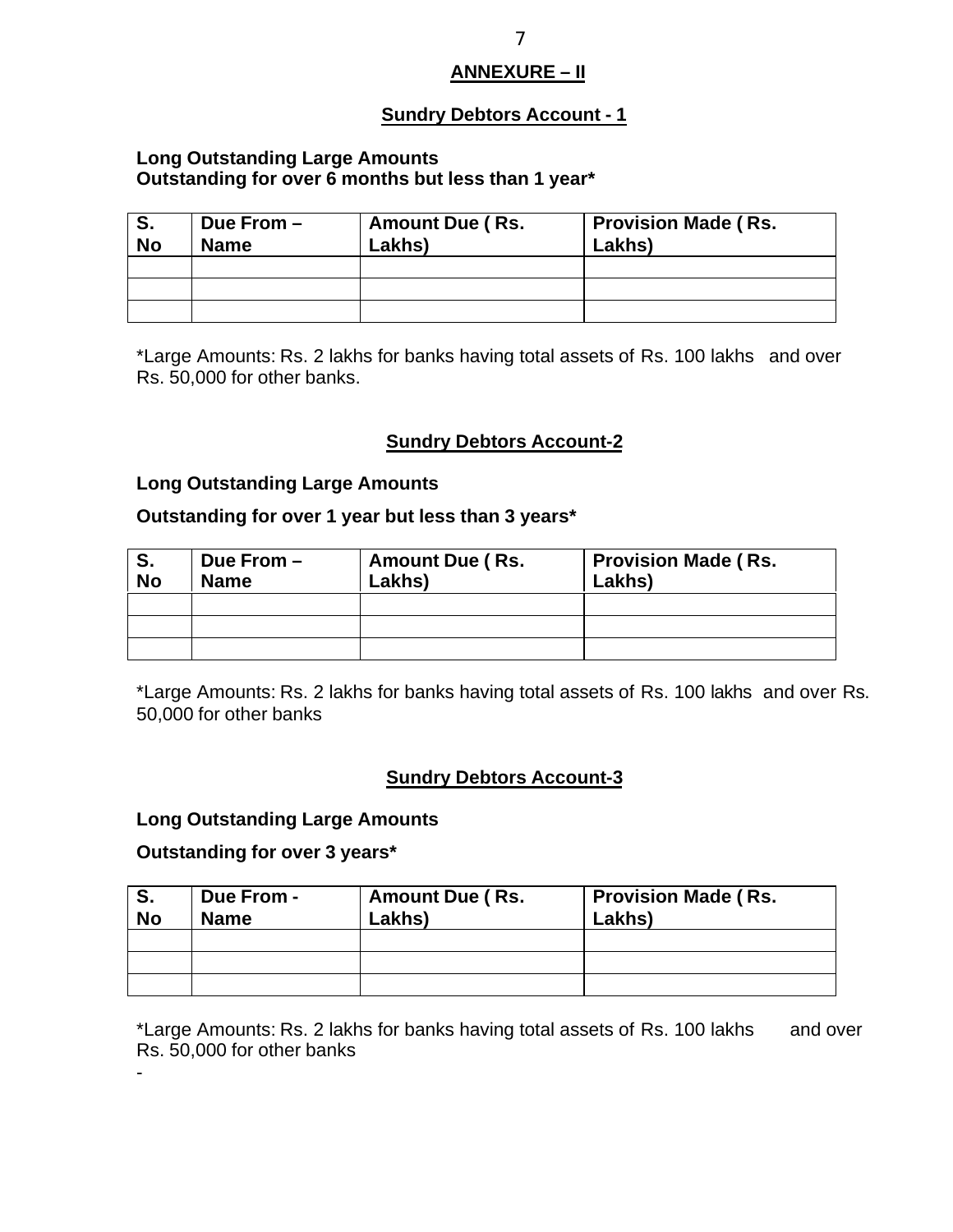# **STATEMENT-2**

### **Statement on Earnings**

**Name of the bank :**

**For the quarter ended :**

(Rs in lakhs)

| <b>Item</b>                                                      | 31.03. |
|------------------------------------------------------------------|--------|
| 1. Interest/discount received (2+3+4+5)                          |        |
| 2. Interest/discount received on loans and advances (other       |        |
| than from banks)                                                 |        |
| i) Actually received                                             |        |
| ii) Accrued interest on Standard advances                        |        |
| 3. Interest on market lending (to banks, if any)                 |        |
| 4. Interest on investments                                       |        |
| i) Interest received /accrued on Standard Investments            |        |
| 5. Interest on additional balance with RBI, inter-bank deposits, |        |
| placements and credits                                           |        |
| 6. Other Operating income                                        |        |
| i) Commission, exchange and brokerage                            |        |
| ii) Dividend Income                                              |        |
| iii) Miscellaneous Income                                        |        |
| 7. Total Operating Income                                        |        |
| 8. Non operating Income (Capital gains / (losses) (+)/ (-)       |        |
| Profit / (Loss ) on sale of fixed assets $(+)/(-)$               |        |
| ii) Profit / (loss) on sale of other assets $(+)/(-)$            |        |
| iii) Other Non-operating income / (expenses) $(+)/$ (-)          |        |
| 9. Total income                                                  |        |
| 10. Interest Expense                                             |        |
| On Customer deposits<br>i)                                       |        |
| On Inter-bank deposits<br>ii)                                    |        |
| iiii) On Inter-bank borrowings (including from RBI/FIs)          |        |
| iv) Others                                                       |        |
| <b>11. Operating Expenses</b>                                    |        |
| i). Staff expenses                                               |        |
| ii). Directors fees                                              |        |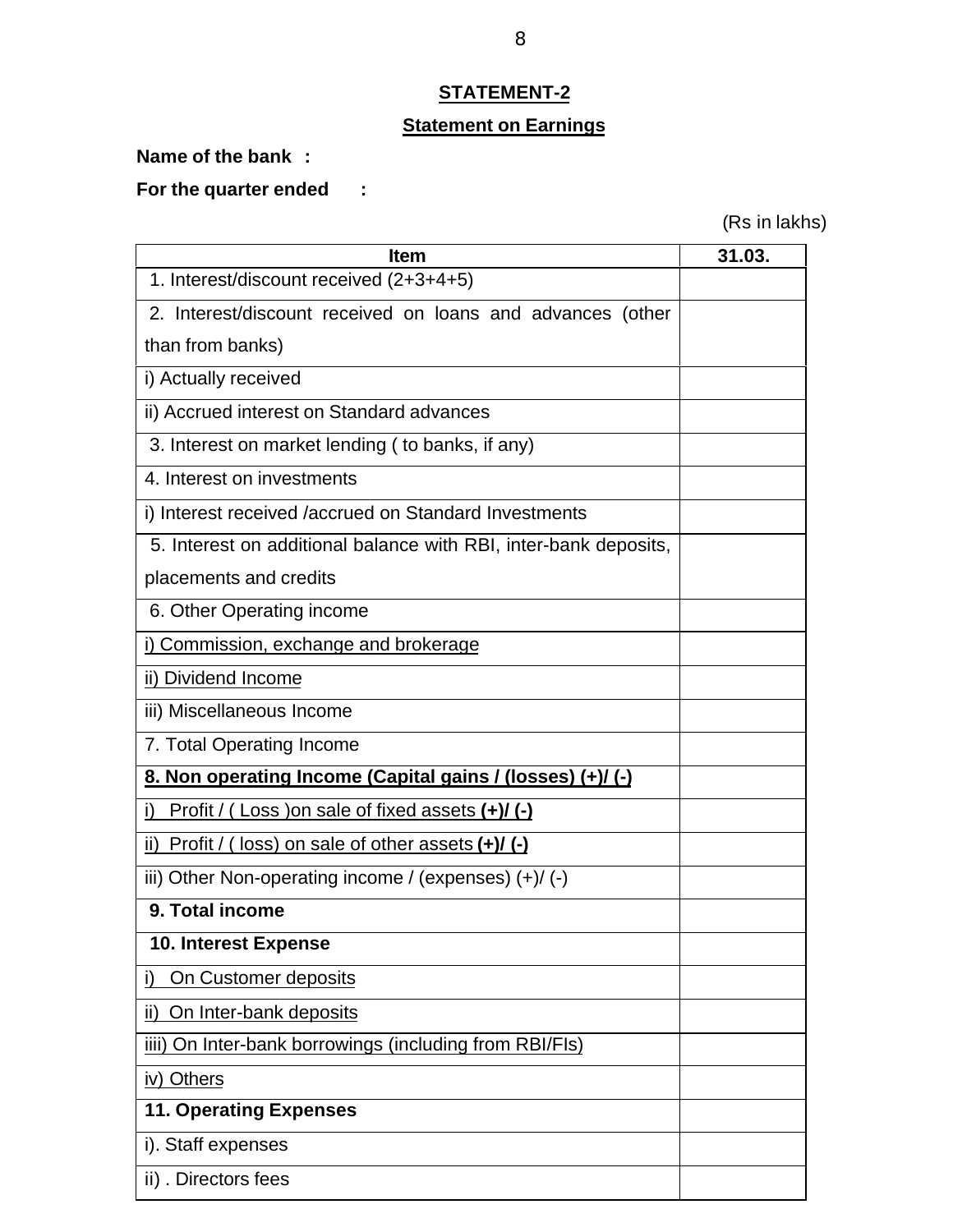| iii) Auditors' fees                                                                                                                                                |  |
|--------------------------------------------------------------------------------------------------------------------------------------------------------------------|--|
| 12. Other Operating Expenses                                                                                                                                       |  |
| Rent, taxes, insurance and lighting<br>i.                                                                                                                          |  |
| ii.<br>Law charges                                                                                                                                                 |  |
| Postage, telegrams and stamps<br>iii.                                                                                                                              |  |
| Stationery, printing and advertising<br>iv.                                                                                                                        |  |
| Depreciation on and repairs to bank's property<br>V.                                                                                                               |  |
| <b>13 Total operating expenses</b>                                                                                                                                 |  |
| 14. Profit / Loss on Other Operations                                                                                                                              |  |
| i. Profit / (Loss) on forex operations                                                                                                                             |  |
| ii. Profit / (Loss) on trading and sale of securities                                                                                                              |  |
| <b>15. Operating Profit/Loss</b>                                                                                                                                   |  |
| 16. Value adjustment of Securities (HFT)                                                                                                                           |  |
| 17. Write off                                                                                                                                                      |  |
| i). Bad Debts written off                                                                                                                                          |  |
| ii). Other assets written off                                                                                                                                      |  |
| iii). Capitalised expenditure written off                                                                                                                          |  |
| 18. Provision against risks/contingencies                                                                                                                          |  |
| i). Provision for loan losses (BDDR, Spl. BDDR, etc.)                                                                                                              |  |
| ii). Provision for depreciation in investments including AFS                                                                                                       |  |
| iii). Other risk provisions towards losses on account of frauds,<br>misappropriations, robberies, claims against the bank, etc.<br>iv). Other provisions (specify) |  |
| 19. Net Operating Profit (+)/Loss (-)                                                                                                                              |  |
| 20. Profit (+) on sale of assets (other than investments)                                                                                                          |  |
| 21. Loss (-) on sale of assets (other than investments)                                                                                                            |  |
| 22. Net Profit (+)/ Loss (-) before taxes - (EBPT)                                                                                                                 |  |
| 23. Provisions for taxes (if any)                                                                                                                                  |  |
| 24. Net Profit (+)/ Loss (-) after taxes                                                                                                                           |  |
| 25. Balance of previous year's profit (+)/ Accumulated losses (-)                                                                                                  |  |
| 26. Net distributable profit (+)/ Accumulated Losses (-)                                                                                                           |  |
| 27. Appropriation of profits                                                                                                                                       |  |
| i) Appropriation towards Statutory Reserves                                                                                                                        |  |
| ii) Appropriation towards Building Fund                                                                                                                            |  |
| iii) Appropriation towards Dividend Equalisation Fund                                                                                                              |  |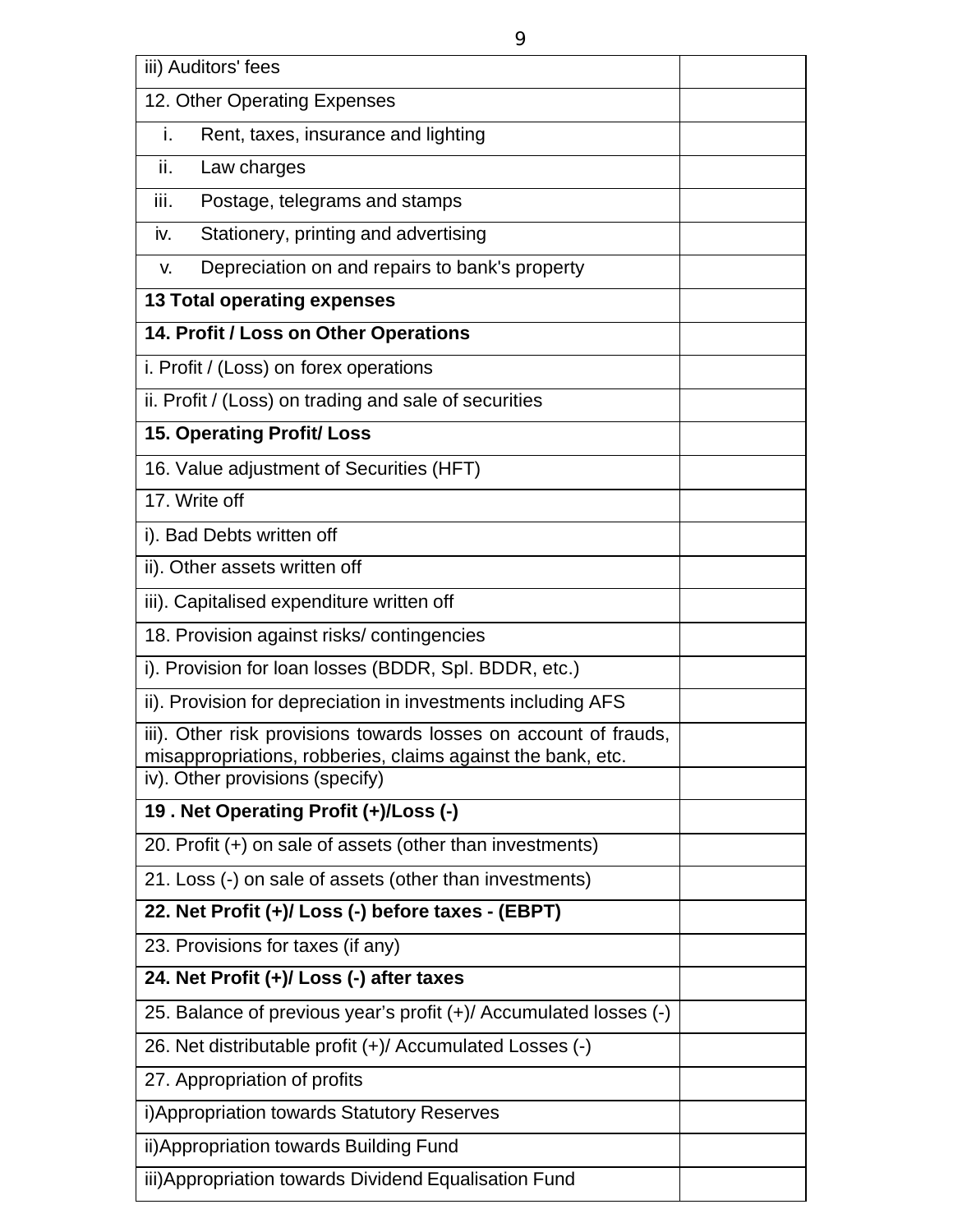| iv) Appropriation towards Other Reserves/ Provisions |  |
|------------------------------------------------------|--|
| v)Dividend                                           |  |
| 28. Net interest income                              |  |
| 29. Non-interest income                              |  |
| 30. Non-interest expenditure                         |  |
| 31. Earning Assets                                   |  |
| 32. Average Earning Assets                           |  |
| 33. Working Fund                                     |  |
| 34. Number of Employees                              |  |

# **NOTE**

| Working<br>(i)<br>Capital                   | Total of Liabilities (Total Assets) (-) contra items (-) Overdue<br>Interest Receivable on NPAs (-) Revaluation Reserves (-)                                                                                                                                                   |
|---------------------------------------------|--------------------------------------------------------------------------------------------------------------------------------------------------------------------------------------------------------------------------------------------------------------------------------|
| (working funds)                             | Accumulated Losses- Intangible assets                                                                                                                                                                                                                                          |
| (ii) Average                                | Monthly average to be taken wherever "average" is indicated<br>in Productivity Analysis                                                                                                                                                                                        |
| (iii)<br>No.<br>of I<br>employees           | Total number of employees including Officers.                                                                                                                                                                                                                                  |
| (iv) Earning<br><b>Assets</b>               | Includes loans and advances, investments of all types,<br>interest earning deposits with banks/ others and market<br>lending to banks                                                                                                                                          |
| (v) Return on<br><b>Assets</b>              | Net Profit/ Net Assets* as per balance sheet<br>*Net Assets = Total Assets (-) Contra items (-) Revaluation<br>Reserve (-) Overdue interest receivable on NPAs<br>$(-)$<br><b>Accumulated losses</b>                                                                           |
| (vi) Other<br>provisions (item<br>no.18 iv) | Include provisions which are to be made by the bank as per<br>any law irrespective of the position whether the bank is<br>showing profit in its working results or not, provision made to<br>meet any item of deferred payments which is to be charged to<br>P&L account, etc. |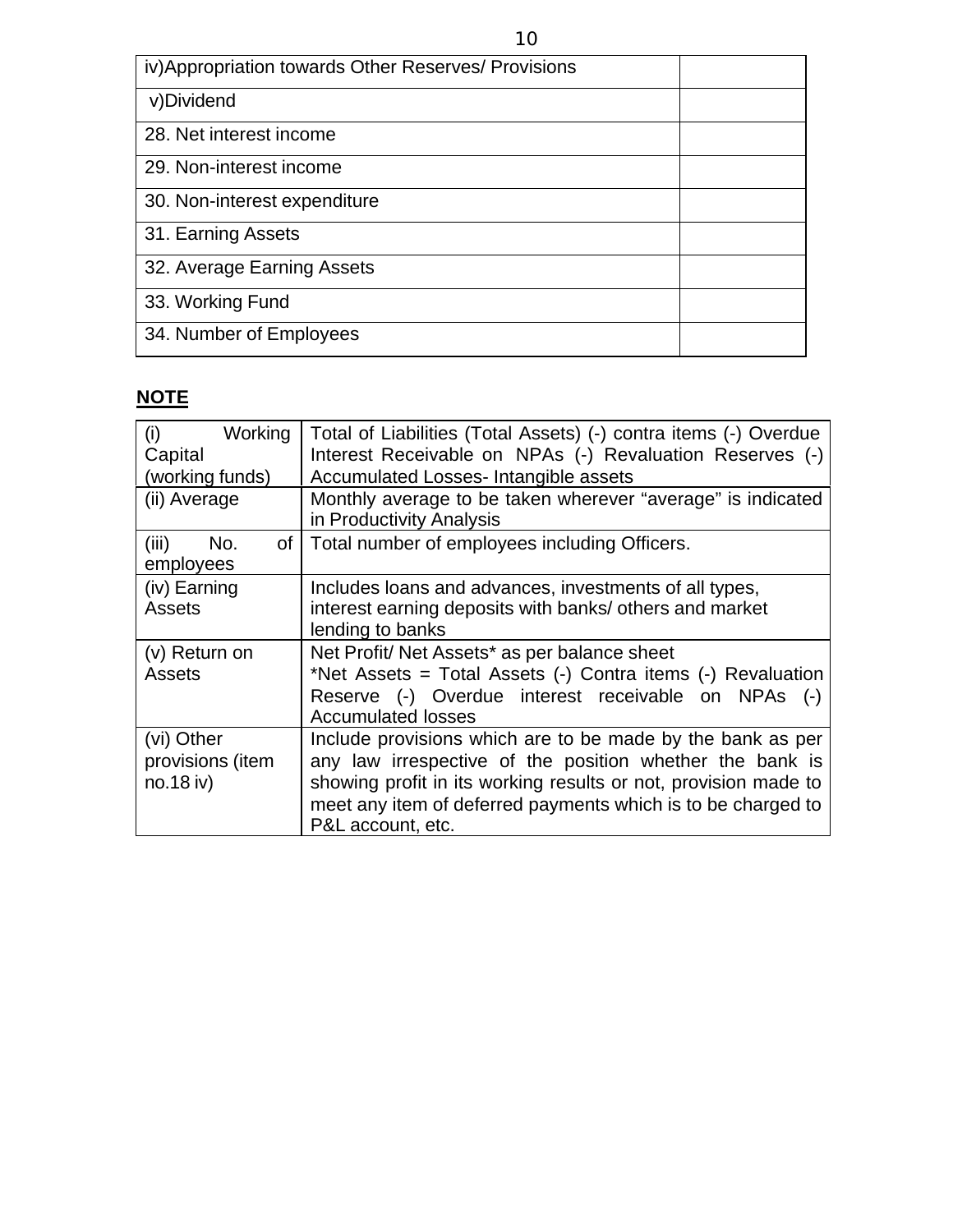| Earnings Before Profit and Tax (EBPT) from April to Date |  |
|----------------------------------------------------------|--|
| <b>Total Write offs</b>                                  |  |
| Provision for loan losses (BDDR, Spl. BDDR etc.)         |  |
| Provision for depreciation in investments                |  |
| Provision for non-performing loans and advances          |  |
| Provision for standard advances                          |  |
| For contingent credit exposures                          |  |
| <b>Other Risk Provisions</b>                             |  |
|                                                          |  |
| Net Operating Profit / (loss) during the year            |  |
| Profit on sale of assets (other than investments)        |  |
| Loss on sale of assets (other than investments)          |  |
| Provision for taxes                                      |  |
| Net Profit Loss After Tax during the year                |  |

| *(Memorandum Item)                                                                                                               |                           |                                |
|----------------------------------------------------------------------------------------------------------------------------------|---------------------------|--------------------------------|
| Interest receivable on NPAs not<br>recognized as income                                                                          | <b>Current</b><br>Quarter | <b>From April till</b><br>date |
| i. Interest receivable not recognized during<br>the quarter / year                                                               |                           |                                |
| ii. Balance at the beginning of the quarter<br>/year                                                                             |                           |                                |
| iii. Interest received and reversed to income<br>from (i) in the quarter /year on NPAs<br>upgraded to Performing / accrual basis |                           |                                |
| Balance at the end of the quarter $(i)+(ii)-(iii)$                                                                               |                           |                                |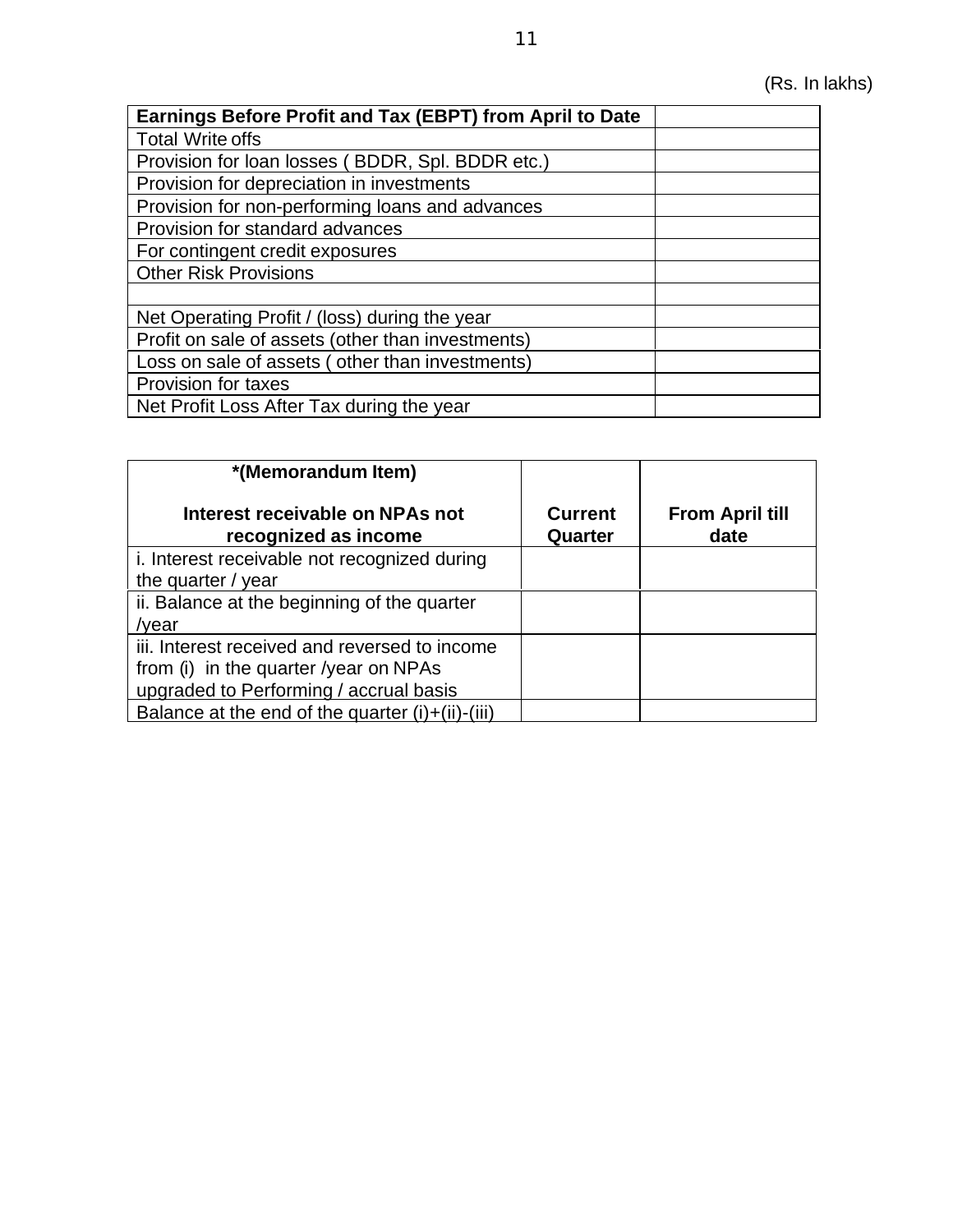### **Ratio Analysis**

| (a) Net Margin                                                            |  |
|---------------------------------------------------------------------------|--|
| (b) Interest expenses/total income                                        |  |
| (c) Interest paid on deposits/total income                                |  |
| (d) Interest paid on borrowings/total income                              |  |
| (e) Staff costs/total income                                              |  |
| (f) Other overheads/total income                                          |  |
| (g) Interest received on loans and advances and<br>discount/ total income |  |
| (h) Interest/ dividend received on investments to total income            |  |
| (i) Risk provisions /total income                                         |  |
| (j) Total income/ Working capital                                         |  |
| (k) Return on Average Assets (Net Profit)                                 |  |
| (I) Bad debts written off/ Total NPAs x 100                               |  |
| (m) Interest income/ Average Earning Assets x 100                         |  |
| (n) Total income/ Total Assets x 100                                      |  |
| (o) Employee productivity (Average business/ Number of                    |  |
| employees)                                                                |  |
| (i) Deposits per employee                                                 |  |
| (ii) Advances per employee                                                |  |
| (iii) Coverage ratio                                                      |  |
| (iv) Borrowings per employee                                              |  |
| (v) Profit per employee                                                   |  |

### **STATEMENT-3**

### **Statement on ASSET QUALITY**

| Name of the bank      |  |
|-----------------------|--|
| For the quarter ended |  |

### **PORTFOLIO ANALYSIS**

| <b>Period of Delinguency</b> | Loans | <b>Overdrafts &amp;</b><br><b>Cash Credits</b> | <b>Bills Purchased</b><br>and Discounted | <b>Total Loan</b><br><b>Assets</b> |
|------------------------------|-------|------------------------------------------------|------------------------------------------|------------------------------------|
| A. PERFORMING (i+ii)         |       |                                                |                                          |                                    |
| i) Current                   |       |                                                |                                          |                                    |
| Overdue less than            |       |                                                |                                          |                                    |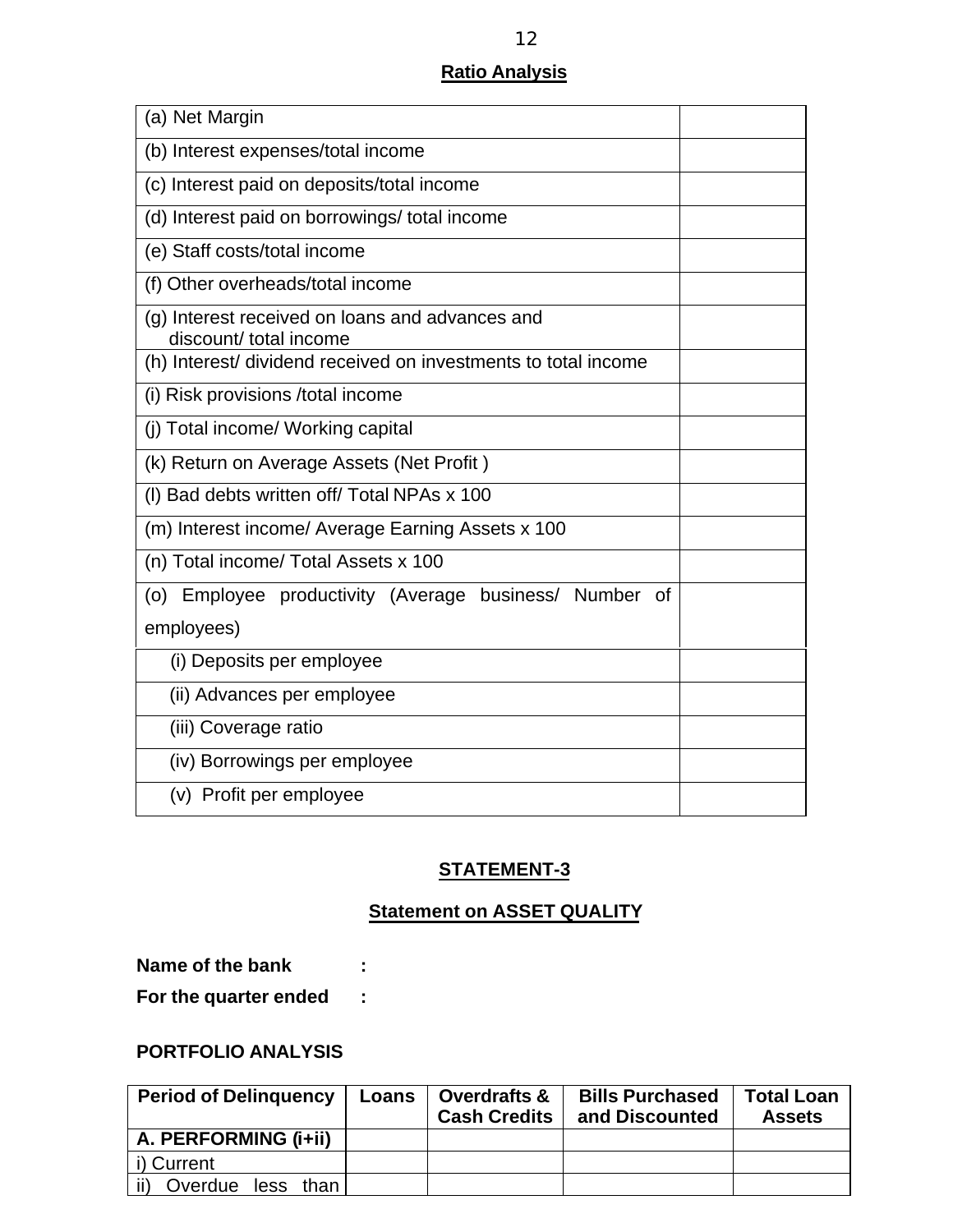| one quarters             |  |  |
|--------------------------|--|--|
| iia) of which overdue    |  |  |
| less than 2 months       |  |  |
| <b>NON-</b><br>В.        |  |  |
| PERFORMING <sup>@</sup>  |  |  |
| $(iii+iv)$               |  |  |
| iii) Less than 12 months |  |  |
| iv)<br>18 months and     |  |  |
| above                    |  |  |
| TOTAL (A+B)              |  |  |

\* Last Date of portfolio review….

@ Non Performing Advances as defined in RBI (UBD) Circular issued from time to time and in force

at time of review

#### **Memorandum Item**

| Interest in arrears on Non Performing loans and advances<br>(i.e. interest suspended / not recognized as income) | End<br>οf<br>auarter | last   Current<br>quarter |
|------------------------------------------------------------------------------------------------------------------|----------------------|---------------------------|
|                                                                                                                  |                      |                           |

#### **Portfolio Analysis-Other Interest bearing assets (OIBA)**

|                              |               |                                 |                                        |                            |               | (Rs. in Lakhs) |
|------------------------------|---------------|---------------------------------|----------------------------------------|----------------------------|---------------|----------------|
| <b>Period of delinguency</b> | cial<br>Paper | Notes &<br>Commer bonds of<br>@ | corporates Inter-Bank<br><b>Assets</b> | Lease<br>receivabl<br>es + | Others OIBA * | Total          |
| <b>PERFORMING</b><br>A.      |               |                                 |                                        |                            |               |                |
| 1) Current                   |               |                                 |                                        |                            |               |                |
| 2) Overdue less than one     |               |                                 |                                        |                            |               |                |
| quarters                     |               |                                 |                                        |                            |               |                |
| 2a) Of which Overdue         |               |                                 |                                        |                            |               |                |
| less than two months         |               |                                 |                                        |                            |               |                |
| <b>B.NON-PERFORMING</b>      |               |                                 |                                        |                            |               |                |
| 3) Less than 18 months       |               |                                 |                                        |                            |               |                |
| 18 months and above<br>4)    |               |                                 |                                        |                            |               |                |
| <b>TOTAL(A+B)</b>            |               |                                 |                                        |                            |               |                |

@ including those of PSUs (owned by central and state governments)

+if not included in Portfolio Analysis for loans and Advances

 $\Gamma$ 

Of which grouped under:

- (a) Treasury bills
- (b) GOI Securities(Bonds)
- (c) State Govt. securities

**Total**

 $\overline{\mathbb{L}}$ 

**Consolidated data from Columns of previous two tables taken directly i.e. Total Loan Assets & Total OIBA**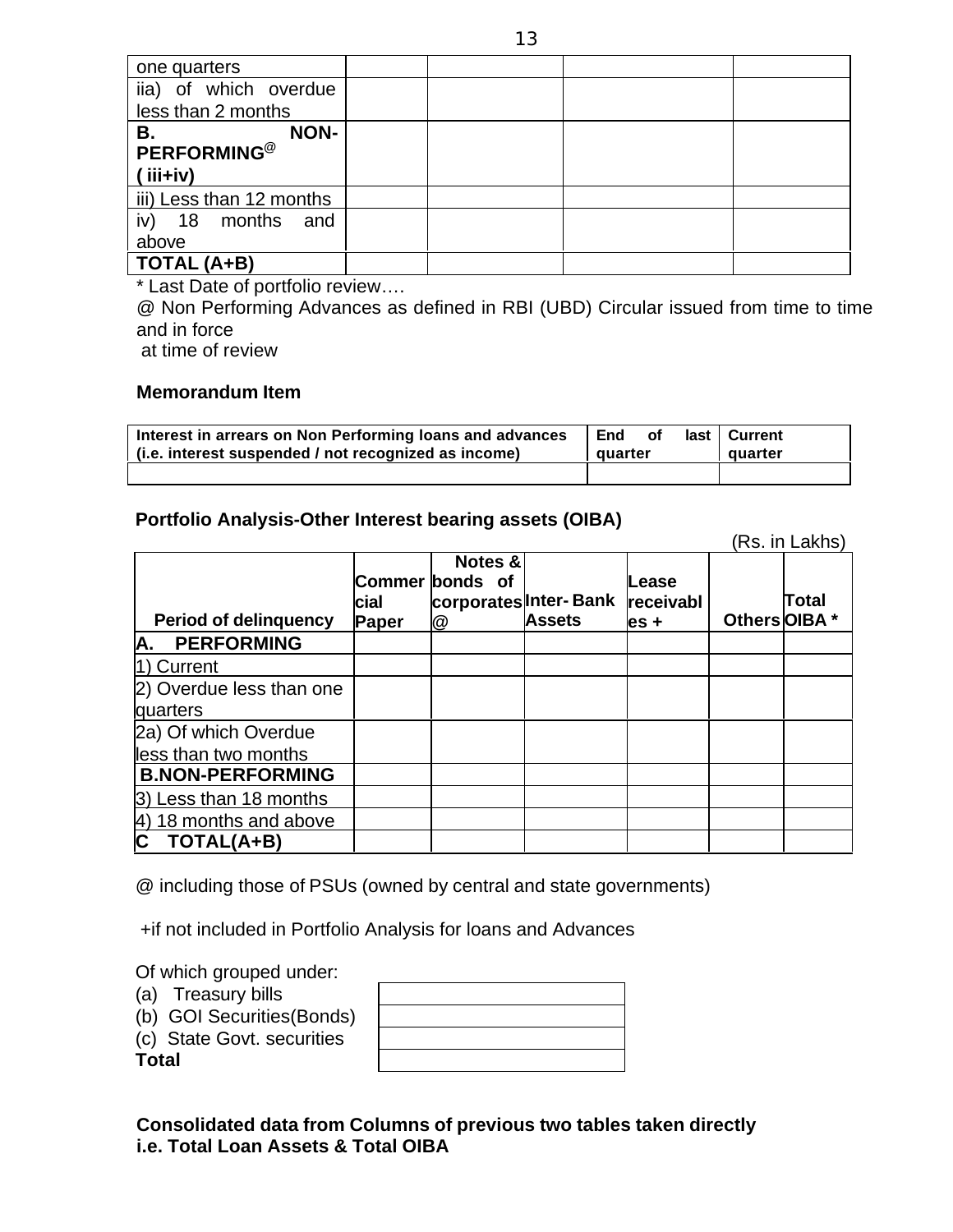|                                           | Loans and       | <b>Other Interest</b><br><b>Bearing Assets</b> |
|-------------------------------------------|-----------------|------------------------------------------------|
| <b>Period of delinguency</b>              | <b>Advances</b> | (OIBA)                                         |
| <b>PERFORMING</b><br>Α.                   |                 |                                                |
| 1) Current                                |                 |                                                |
| 2) Overdue less than one quarter          |                 |                                                |
| 2a) Of which Overdue less than two months |                 |                                                |
| <b>B.NON-PERFORMING</b>                   |                 |                                                |
| 3) Less than 18 months                    |                 |                                                |
| 18 months and above<br>4)                 |                 |                                                |
| TOTAL(A+B)                                |                 |                                                |

### **PART A. CLASSIFICATION OF LOANS AND ADVANCES (including Bill Credit)**

| <b>Risk Category</b>                      | Outstanding   | % to Total |
|-------------------------------------------|---------------|------------|
|                                           | <b>Amount</b> |            |
| 1.Standard                                |               |            |
| 2. Of which Restructured Standard         |               |            |
| 3. Sub-standard*                          |               |            |
| 4. Of which restructured Sub-Standard     |               |            |
| 5.Doubtful* upto 1 year                   |               |            |
| 6. Doubtful* more than 1 and upto 3 years |               |            |
| 7. Doubtful* more than 3 years            |               |            |
| 8. Loss*                                  |               |            |
| <b>TOTAL</b>                              |               |            |

#### **Memorandum Item**

| * of which total NPAs in loans and advances to       |  |
|------------------------------------------------------|--|
| government or carrying government guarantee which    |  |
| are non-performing                                   |  |
| Amount of interest not recognized on the above govt. |  |
| and govt. guaranteed loans                           |  |
| a. Upto one year                                     |  |
| b. More than one year and upto 3 years               |  |
| c. More than 3 years                                 |  |

### **Part B - Other risk assets and exposures ON BALANCE SHEET**

|                   |                 | Sub-     |                 |      |       |
|-------------------|-----------------|----------|-----------------|------|-------|
| <b>Item</b>       | <b>Standard</b> | Standard | <b>Doubtful</b> | Loss | Total |
| l1<br>Inter-bank  |                 |          |                 |      |       |
| assets            |                 |          |                 |      |       |
| Amount            |                 |          |                 |      |       |
| (Loss provision)  |                 |          |                 |      |       |
| 2 SLR Securities  |                 |          |                 |      |       |
| Amount            |                 |          |                 |      |       |
| (Loss provision)  |                 |          |                 |      |       |
| 3 Receivables     |                 |          |                 |      |       |
| Amount            |                 |          |                 |      |       |
| (Loss provision)  |                 |          |                 |      |       |
| Sub-total(1 to 5) |                 |          |                 |      |       |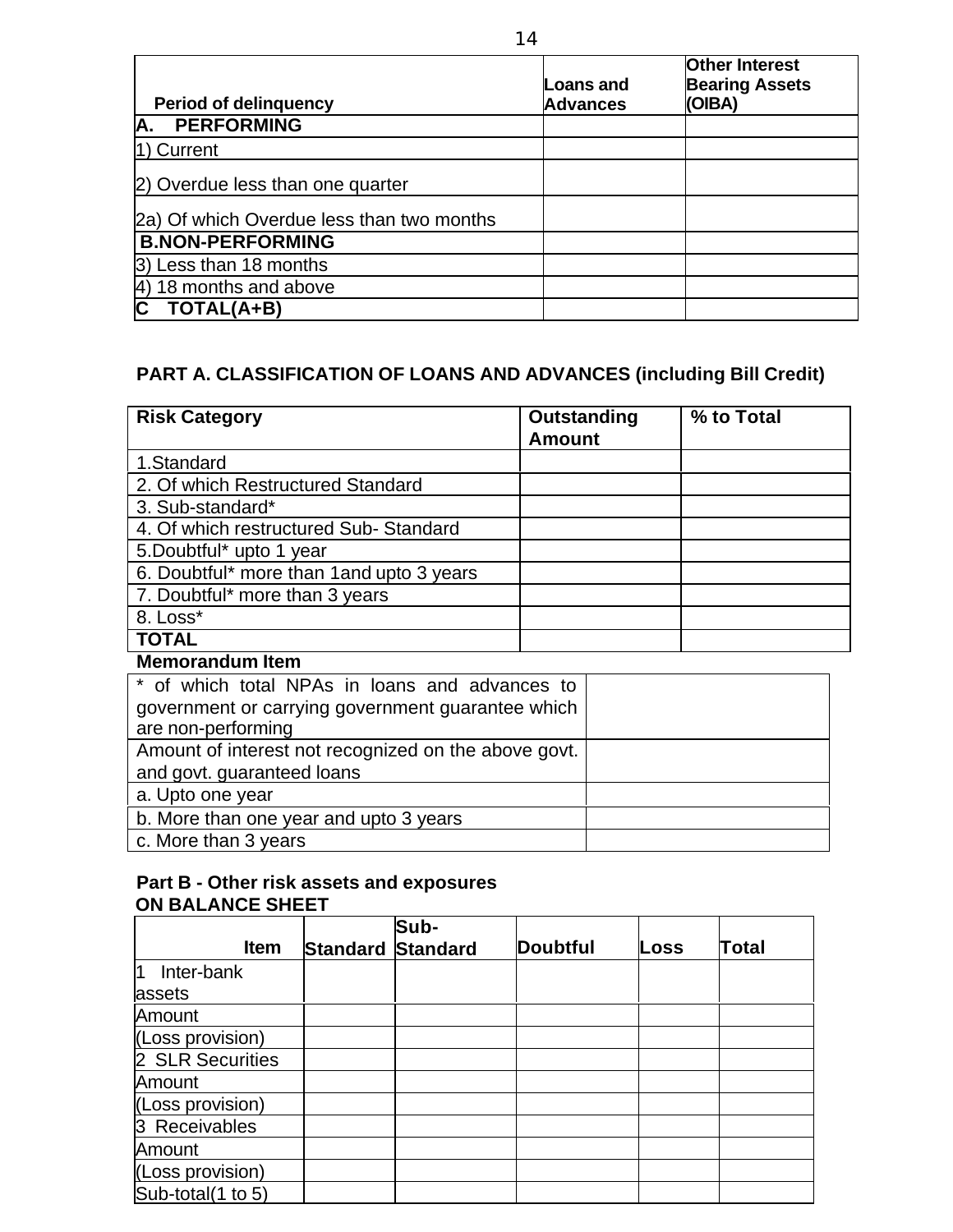| (Amount)                 |         |                               |  |                |      |       |
|--------------------------|---------|-------------------------------|--|----------------|------|-------|
| (Loss Provision)         |         |                               |  |                |      |       |
|                          |         |                               |  |                |      |       |
| <b>OFF BALANCE SHEET</b> |         |                               |  |                |      |       |
|                          |         |                               |  | <b>Invoked</b> |      |       |
|                          |         | <b>Not</b>                    |  |                |      |       |
| <b>Item</b>              | Invoked | invoked Sub standard Doubtful |  |                | Loss | Total |
| 4. Guarantee             |         |                               |  |                |      |       |
| outstanding              |         |                               |  |                |      |       |
| Amount                   |         |                               |  |                |      |       |
| (Loss provision)         |         |                               |  |                |      |       |
| 5. Letters of credit     |         |                               |  |                |      |       |
| outstanding              |         |                               |  |                |      |       |
| Amount                   |         |                               |  |                |      |       |
| (Loss provision)         |         |                               |  |                |      |       |
| 6. Other contingent      |         |                               |  |                |      |       |
| credit exposures         |         |                               |  |                |      |       |
| Amount                   |         |                               |  |                |      |       |
| (Loss provision)         |         |                               |  |                |      |       |
| Sub-total(4 to 6)        |         |                               |  |                |      |       |
| Amount                   |         |                               |  |                |      |       |
| (Loss provision)         |         |                               |  |                |      |       |
| Grand-total(1 to 6)      |         |                               |  |                |      |       |
| Amount                   |         |                               |  |                |      |       |
| (Loss provision)         |         |                               |  |                |      |       |

### **QUALITY OF SECURITY PORTFOLIO**

# **Quality of Investment Portfolio**

(Rs. in Lakhs)

|                                               |                            | <b>Book Value</b>            | <b>Market Value</b>               |                              |                                      |
|-----------------------------------------------|----------------------------|------------------------------|-----------------------------------|------------------------------|--------------------------------------|
|                                               | Held to<br><b>Maturity</b> | <b>Available</b><br>for Sale | <b>Held for</b><br><b>Trading</b> | <b>Available</b><br>for Sale | <b>Held</b><br>for<br><b>Trading</b> |
| A. SLR<br><b>Investments Total</b>            |                            |                              |                                   |                              |                                      |
| i. GOI Treasury bills                         |                            |                              |                                   |                              |                                      |
| ii. GOI<br>Securities (Dated)                 |                            |                              |                                   |                              |                                      |
| iii. State Govt.<br>Securities (Dated)        |                            |                              |                                   |                              |                                      |
| iv. Other approved<br><b>Securities</b>       |                            |                              |                                   |                              |                                      |
| <b>B. Debt Securities -</b><br>Total(Ba + Bb) |                            |                              |                                   |                              |                                      |
| <b>Ba</b> Debt Securities<br>- Quoted - Total |                            |                              |                                   |                              |                                      |
| (i) PSU bonds                                 |                            |                              |                                   |                              |                                      |
| (ii) Mutual<br>funds(debt oriented)           |                            |                              |                                   |                              |                                      |

15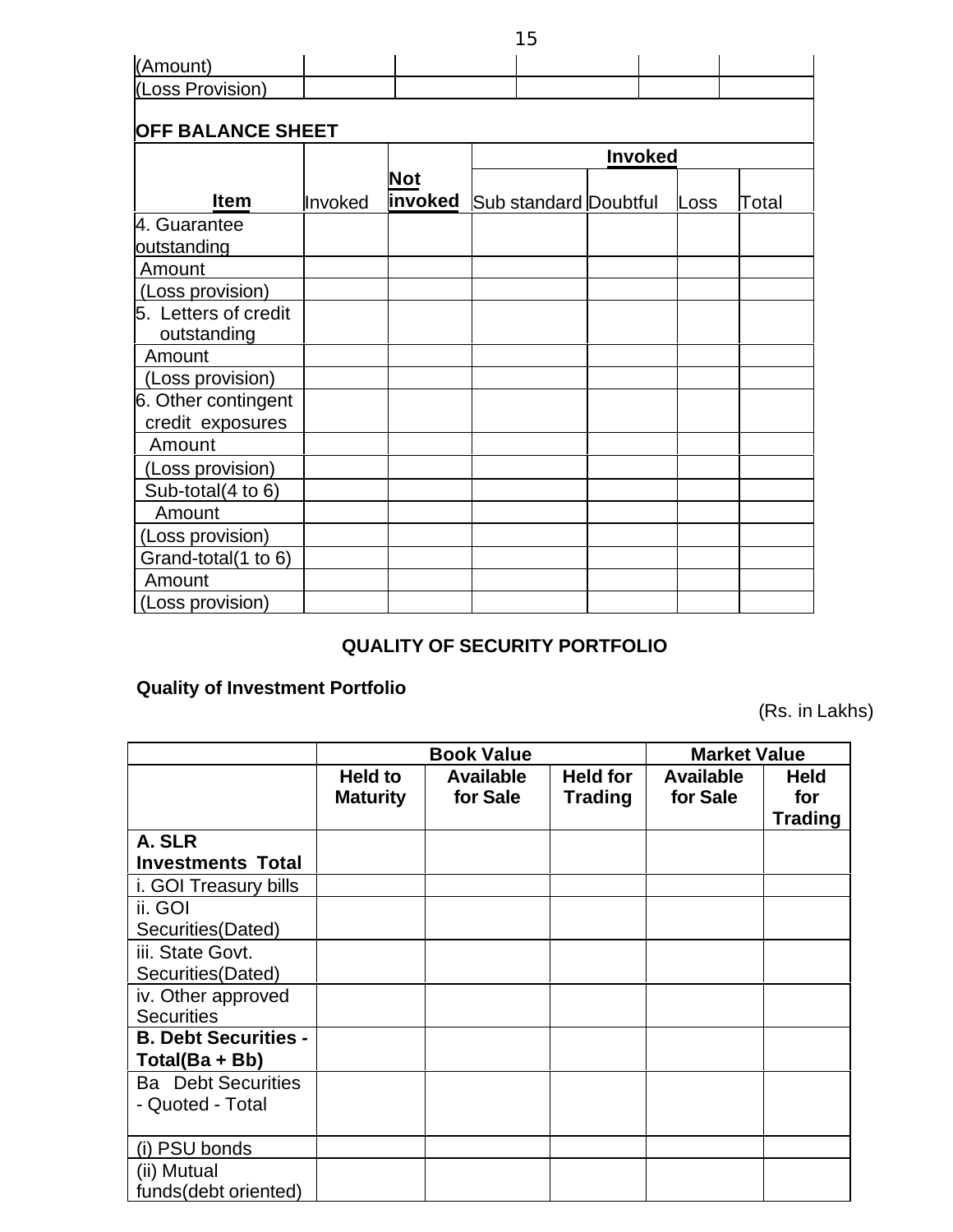| (iii) Bank Certificate    |  |  |  |
|---------------------------|--|--|--|
| of Deposits               |  |  |  |
| (iv) All others           |  |  |  |
| excluding equities        |  |  |  |
| <b>Bb</b> Debt Securities |  |  |  |
| - Unquoted - Total        |  |  |  |
| (i) PSU bonds             |  |  |  |
| (ii) Mutual               |  |  |  |
| funds(debt oriented)      |  |  |  |
| (iii) Bank Certificate    |  |  |  |
| of Deposits               |  |  |  |
| (iv) All others           |  |  |  |
| excluding equities        |  |  |  |
| C.<br><b>Equities -</b>   |  |  |  |
| <b>Total</b>              |  |  |  |
| (i) Quoted                |  |  |  |
| (ii) Unquoted             |  |  |  |
| Out of C Equities -       |  |  |  |
| Total - investments       |  |  |  |
| in equity - oriented      |  |  |  |
| mutual funds              |  |  |  |
| <b>TOTAL</b>              |  |  |  |
| <b>Investments</b>        |  |  |  |
| $(A+B+C)$                 |  |  |  |

### **Other Details of Non-SLR Securities**

| <b>Category of</b><br><b>Securities</b> | <b>Rating wise</b><br>details of Total<br><b>Holdings</b> |                          | <b>Amount</b><br><b>Category wise</b><br><b>Acquited</b><br>details of Total<br>through Private<br>Placement<br><b>Holdings</b> |                       |       |                |                      |                                         |
|-----------------------------------------|-----------------------------------------------------------|--------------------------|---------------------------------------------------------------------------------------------------------------------------------|-----------------------|-------|----------------|----------------------|-----------------------------------------|
| <b>Item</b>                             | <b>Rated</b>                                              | <b>Unrate Borro</b><br>d | wers                                                                                                                            | Non<br>-Borrow<br>ers | Rated | <b>Unrated</b> | Total<br><b>NPAs</b> | Total<br><b>Provisio</b><br><b>Held</b> |
| 1.PSU Bonds                             |                                                           |                          |                                                                                                                                 |                       |       |                |                      |                                         |
| 2.Mutual                                |                                                           |                          |                                                                                                                                 |                       |       |                |                      |                                         |
| funds(Including                         |                                                           |                          |                                                                                                                                 |                       |       |                |                      |                                         |
| Units)                                  |                                                           |                          |                                                                                                                                 |                       |       |                |                      |                                         |
| 3.Others                                |                                                           |                          |                                                                                                                                 |                       |       |                |                      |                                         |
| Total(Quoted)                           |                                                           |                          |                                                                                                                                 |                       |       |                |                      |                                         |
| 1.Mutual                                |                                                           |                          |                                                                                                                                 |                       |       |                |                      |                                         |
| funds(Including<br>Units)               |                                                           |                          |                                                                                                                                 |                       |       |                |                      |                                         |
| 2.Others                                |                                                           |                          |                                                                                                                                 |                       |       |                |                      |                                         |
| Total                                   |                                                           |                          |                                                                                                                                 |                       |       |                |                      |                                         |
| (Unquoted) - II                         |                                                           |                          |                                                                                                                                 |                       |       |                |                      |                                         |
| <b>Equities of</b><br>AIFIs: - III      |                                                           |                          |                                                                                                                                 |                       |       |                |                      |                                         |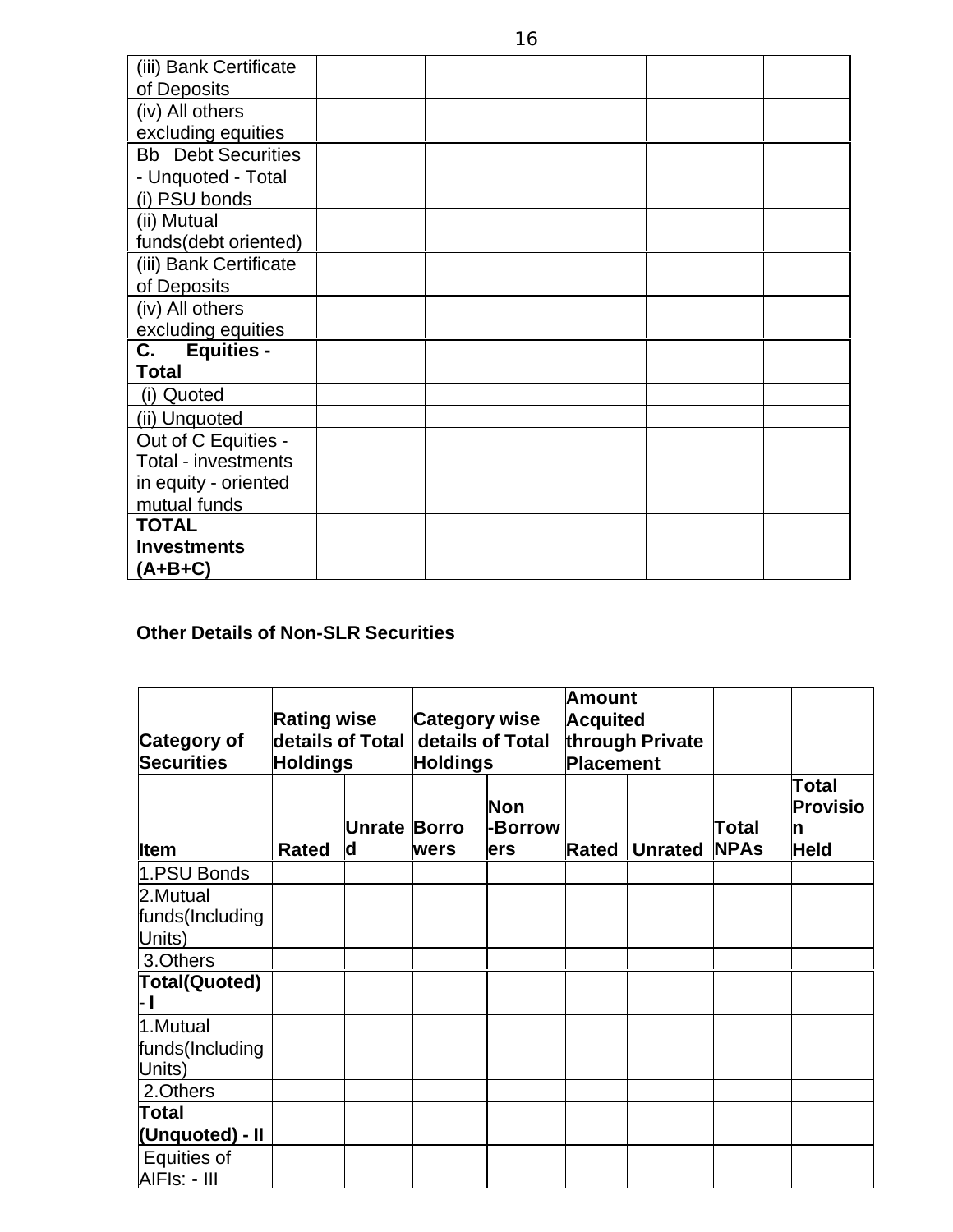| 1.Quoted                               |  |  |  |  |
|----------------------------------------|--|--|--|--|
| 2. Unquoted                            |  |  |  |  |
| <b>Grand Total</b><br>$(1 + 11 + 111)$ |  |  |  |  |

### **STATEMENT – 4**

### **STATEMENT ON NON PERFORMING ASSETS**

**Name of the bank :**

**For the quarter ended :**

(Rs. in lakhs)

### **A. NPA (GROSS & NET)**

| Category                                                 |  |
|----------------------------------------------------------|--|
| <b>A. Gross NPAS</b>                                     |  |
| i. Sub standard assets                                   |  |
| ii. Doubtful assets                                      |  |
| a) upto one year                                         |  |
| b) one to three years                                    |  |
| c) above three years                                     |  |
| iii. Loss Assets                                         |  |
| <b>B. Deductions</b>                                     |  |
| i. Balance in interest suspense account/ OIR in respect  |  |
| of unrealized interest capitalized and included in loans |  |
| and advances shown as outstanding                        |  |
| ii. DICGC/ECGC claims received and pending               |  |
| adjustment                                               |  |
| iii. Part payment of NPA amounts received and pending    |  |
| adjustment                                               |  |
| iv. Total NPA provisions held (under BDDR, special       |  |
| BDDR, etc.)                                              |  |
| C. Net NPAs (A-B)                                        |  |

### **B. Movement of NPAs during the past three quarters**

 **(**Rs. in lakhs)

| Year | Amount of NPAs   | Recoveries effected | Additions to   | Amount of      |
|------|------------------|---------------------|----------------|----------------|
|      | as at the        | out of NPAs during  | NPAs during    | NPAs as at     |
|      | beginning of the | the year            | the year $(4)$ | the end of the |
|      | vear             | (3)                 |                | year $(2-3+4)$ |
|      |                  |                     |                | '5)            |
|      |                  |                     |                |                |
|      |                  |                     |                |                |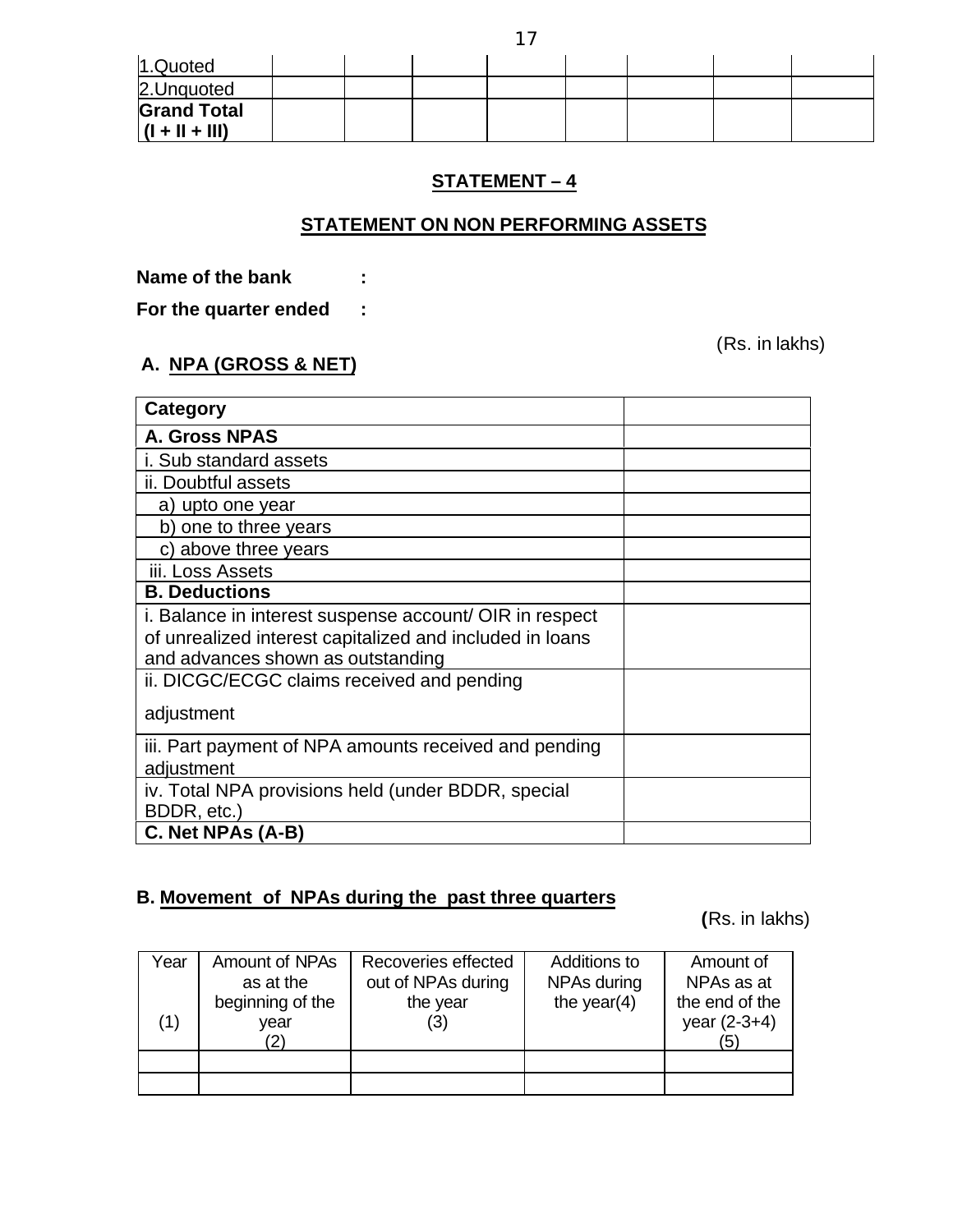### **Part II A. Extensions granted -**

|                    |                           |                             |                           |                                          | (Rs. in lakhs)     |  |
|--------------------|---------------------------|-----------------------------|---------------------------|------------------------------------------|--------------------|--|
|                    | During current quarter    | <b>From April till date</b> |                           | <b>Total Extensions</b>                  |                    |  |
|                    |                           |                             |                           | granted ( of which<br>still outstanding) |                    |  |
| No. of<br>accounts | <b>Amount</b><br>involved | No. of<br>accounts          | <b>Amount</b><br>involved | No. of<br><b>Accounts</b>                | Amount<br>Involved |  |
|                    |                           |                             |                           |                                          |                    |  |
|                    |                           |                             |                           |                                          |                    |  |

### **B. Other than Compromise Settlement:**

(Rs. In lakhs)

|                    | <b>During current quarter</b> | <b>From April till date</b> |                        |  |  |  |
|--------------------|-------------------------------|-----------------------------|------------------------|--|--|--|
| No. of<br>accounts | Amount<br>involved            | No. of accounts             | <b>Amount involved</b> |  |  |  |
|                    |                               |                             |                        |  |  |  |
|                    |                               |                             |                        |  |  |  |
|                    |                               |                             |                        |  |  |  |

### C. **Compromise Settlements:**

(Rs. in lakh)

| <b>During Current Quarter</b> |                       |                        |                               |                              | From April till date |                    |                               |                             |                                 |
|-------------------------------|-----------------------|------------------------|-------------------------------|------------------------------|----------------------|--------------------|-------------------------------|-----------------------------|---------------------------------|
| No.<br>οf<br>acco<br>unts     | Amoun<br>involve<br>d | Amoun<br>recover<br>ed | Amou<br>nt<br>outsta<br>nding | Amou<br>nt<br>written<br>off | No. of<br>accounts   | Amount<br>involved | Amou<br>nt<br>outsta<br>nding | Amou<br>nt<br>recov<br>ered | Am<br>oun<br>writ<br>ten<br>off |
|                               |                       |                        |                               |                              |                      |                    |                               |                             |                                 |
|                               |                       |                        |                               |                              |                      |                    |                               |                             |                                 |

### **D. TOP FIFTY IMPAIRED CREDIT OR MORE THAN 100 lakhs**

| S.N<br>o          | Name<br>οf<br>Borro<br>wer | Loans &<br>Advance<br>s | Sec<br>tor | Continge<br>nt<br>Credits<br>(L/Cs,<br>Guarant<br>ees) | <b>Total Credit</b><br>Exposure<br>Fun<br>ded | Non<br>funde<br>d | % to total<br>advance<br>s | Capita<br>I fund | $%$ to<br>capit<br>al<br>fund | <b>Risk</b><br>Classific<br>ation | Loss<br>Provis<br>ion<br>held | Inter<br>est in<br>Arrea | Pin<br>cod<br>e |
|-------------------|----------------------------|-------------------------|------------|--------------------------------------------------------|-----------------------------------------------|-------------------|----------------------------|------------------|-------------------------------|-----------------------------------|-------------------------------|--------------------------|-----------------|
|                   |                            |                         |            |                                                        |                                               |                   |                            |                  |                               |                                   |                               |                          |                 |
|                   |                            |                         |            |                                                        |                                               |                   |                            |                  |                               |                                   |                               |                          |                 |
| <b>TOT</b><br>AL. |                            |                         |            |                                                        |                                               |                   |                            |                  |                               |                                   |                               |                          |                 |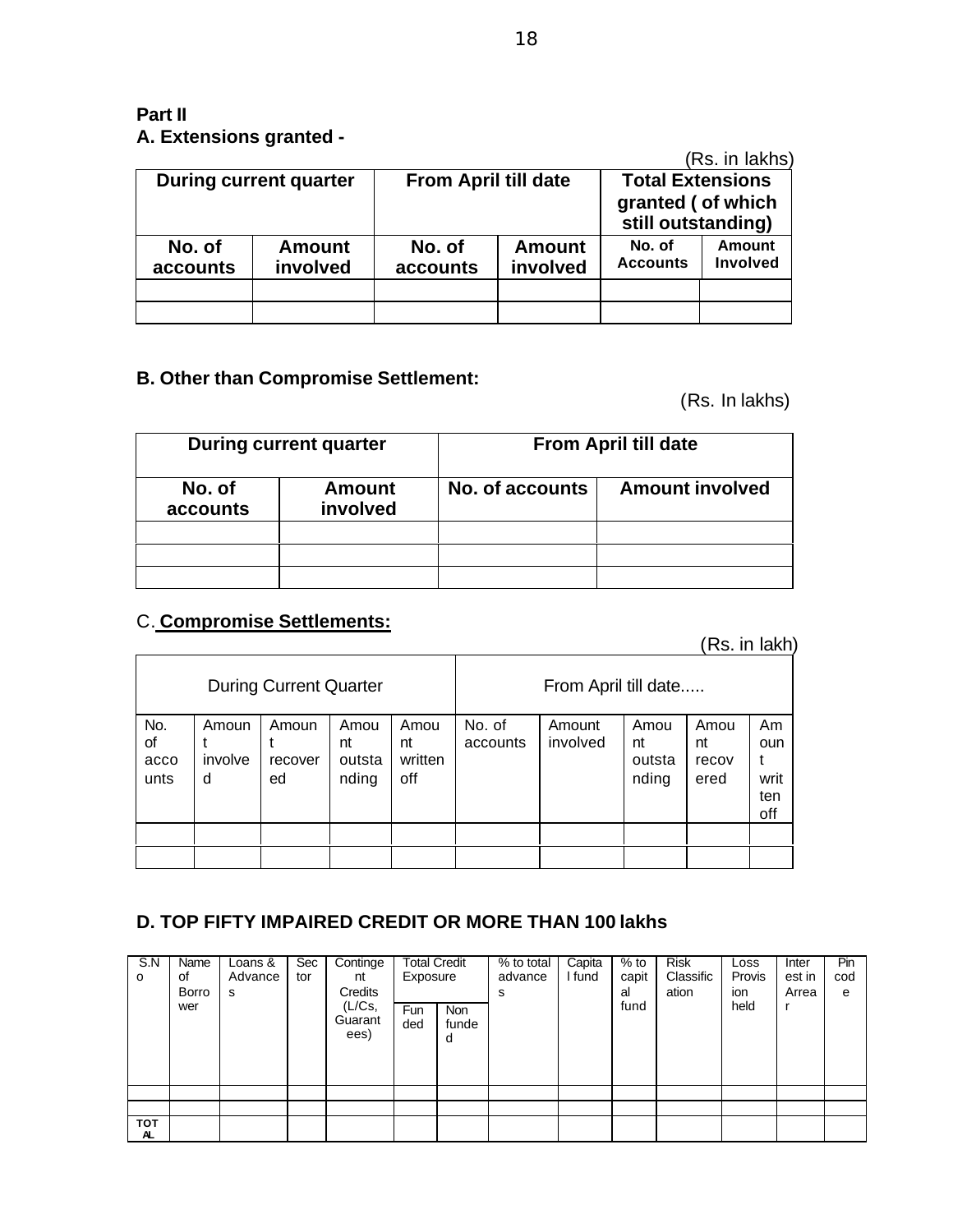| <b>PART III</b>                                  |  |
|--------------------------------------------------|--|
| A. STATEMENT ON LARGE EXPOSURE – SINGLE BORROWER |  |

| S.<br>No | Name of<br>beneficiar | Type of facility<br><b>Non</b><br>Funde<br>funde<br>d |  | Limit<br>sanctione<br>a | $%$ to<br>total<br>advanc<br>e | Outstandi<br>ng<br>balance | Capita<br>I fund | $%$ to<br>capital<br>fund | Asset<br>classifi<br>cation |
|----------|-----------------------|-------------------------------------------------------|--|-------------------------|--------------------------------|----------------------------|------------------|---------------------------|-----------------------------|
|          |                       | d                                                     |  |                         |                                |                            |                  |                           |                             |
|          |                       |                                                       |  |                         |                                |                            |                  |                           |                             |
|          |                       |                                                       |  |                         |                                |                            |                  |                           |                             |

### **B. STATEMENT ON LARGE EXPOSURE – GROUP BORROWER**

| S.<br>No | Name of<br>beneficiar | Type of facility<br>Funde<br>d | <b>Non</b><br>funde | Limit<br>sanctione<br>d | $%$ to<br>total<br>advanc<br>e | Outstandi<br>ng<br>balance | Capita<br>I fund | % to<br>capital<br>fund | Asset<br>classifi<br>cation |
|----------|-----------------------|--------------------------------|---------------------|-------------------------|--------------------------------|----------------------------|------------------|-------------------------|-----------------------------|
|          |                       |                                |                     |                         |                                |                            |                  |                         |                             |
|          |                       |                                |                     |                         |                                |                            |                  |                         |                             |

#### **Top Ten Credit Exposure to Banks**

| Sr.<br>No. | <b>Counter Party</b><br><b>Bank</b> | <b>Funded Exposure</b> | Non – Funded<br><b>Exposure</b> | <b>Total</b><br><b>Credit</b> |  |
|------------|-------------------------------------|------------------------|---------------------------------|-------------------------------|--|
|            |                                     |                        |                                 |                               |  |
|            |                                     |                        |                                 |                               |  |

### **STATEMENT - 5**

### **Statement on segment/sector wise advances**

**Name of the bank: For the quarter:**

### **A. Segment-wise analysis of advances**

(Rs in lakhs)

| Category                                                                                  |                   |       | Total amount outstanding | <b>NPA</b> |                 |                       |
|-------------------------------------------------------------------------------------------|-------------------|-------|--------------------------|------------|-----------------|-----------------------|
|                                                                                           | No. of<br>Account | Amoun | % to total               | Amou<br>nt | $%$ to<br>total | Loss<br>Provisi<br>on |
| i. Retail trade                                                                           |                   |       |                          |            |                 |                       |
| ii. Small business                                                                        |                   |       |                          |            |                 |                       |
| iii.<br>Small<br>scale<br>industries                                                      |                   |       |                          |            |                 |                       |
| iv. Construction and / or<br>repairs to buildings etc.,<br>(housing upto Rs 10)<br>lakhs) |                   |       |                          |            |                 |                       |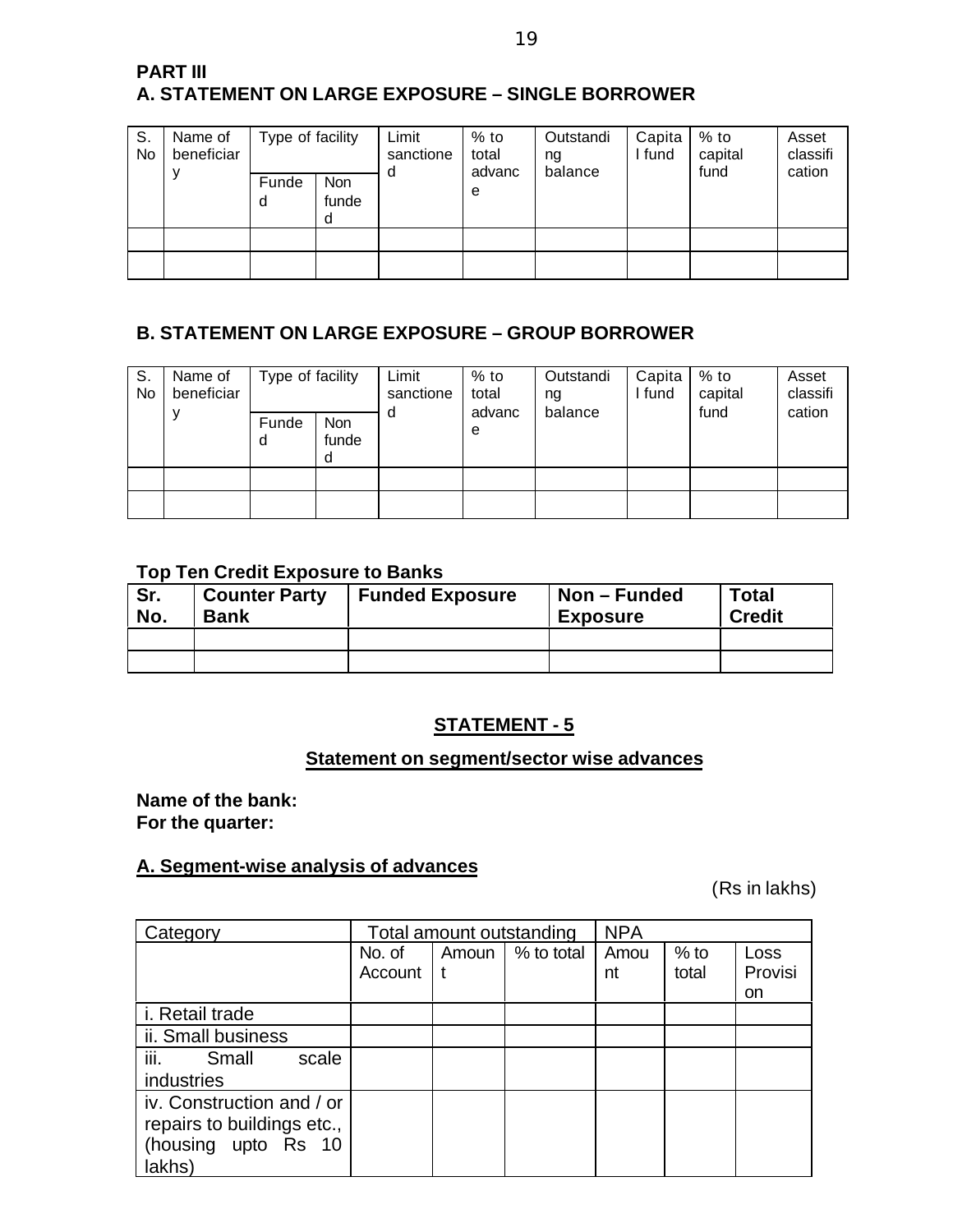| v. Agriculture & Allied       |  |  |  |
|-------------------------------|--|--|--|
| <b>Activities</b>             |  |  |  |
| vi.<br>Small<br>Road          |  |  |  |
| <b>Transport Operators</b>    |  |  |  |
| vii. Professional and         |  |  |  |
| Self Employed artisans        |  |  |  |
| and craftsmen                 |  |  |  |
| viii. Education               |  |  |  |
| ix. Other priority sector     |  |  |  |
| TOTAL PRIORITY                |  |  |  |
| <b>SECTOR</b>                 |  |  |  |
| Medium and large              |  |  |  |
| industries                    |  |  |  |
| ii. Export trade              |  |  |  |
| iii. Banks                    |  |  |  |
| iv. Non Bank Financial        |  |  |  |
| Institution                   |  |  |  |
| Governments<br>V.             |  |  |  |
| (Central/States)              |  |  |  |
| vi. Food Credit (FCI          |  |  |  |
| consortium)                   |  |  |  |
| vii. Real Estate              |  |  |  |
| viii. Other PSUs              |  |  |  |
| ix. All Other                 |  |  |  |
| NON-<br><b>TOTAL</b>          |  |  |  |
| <b>PRIORITY SECTOR</b>        |  |  |  |
| <b>Total (Priority + Non-</b> |  |  |  |
| <b>Priority)</b><br>1.001     |  |  |  |

### **B.Details on Industry-Wise Exposures**

|      |                                 |                               |           |                          |  |                 |                            |                      | <b>Rs Lakhs</b> |              |
|------|---------------------------------|-------------------------------|-----------|--------------------------|--|-----------------|----------------------------|----------------------|-----------------|--------------|
| Code | IndustryIndustry<br><b>Name</b> | Total<br><b>Credit</b><br>O/S |           | <b>Of which Impaired</b> |  |                 | <b>Provisions held for</b> |                      |                 |              |
|      |                                 |                               | <b>SS</b> | <b>Doubtful Loss</b>     |  | <b>Total SS</b> |                            | <b>DoubtfullLoss</b> |                 | <b>Total</b> |
|      |                                 |                               |           |                          |  |                 |                            |                      |                 |              |

### **C.Exposure to Sensitive Sector**

**Category**

**A. Advances to Capital Market**

### **A1. Fund Based**

| 1. Individuals                                    |  |
|---------------------------------------------------|--|
| 2. Market Makers                                  |  |
| 3. All Other Borrowers against Security of Shares |  |
| 4.Total -                                         |  |
|                                                   |  |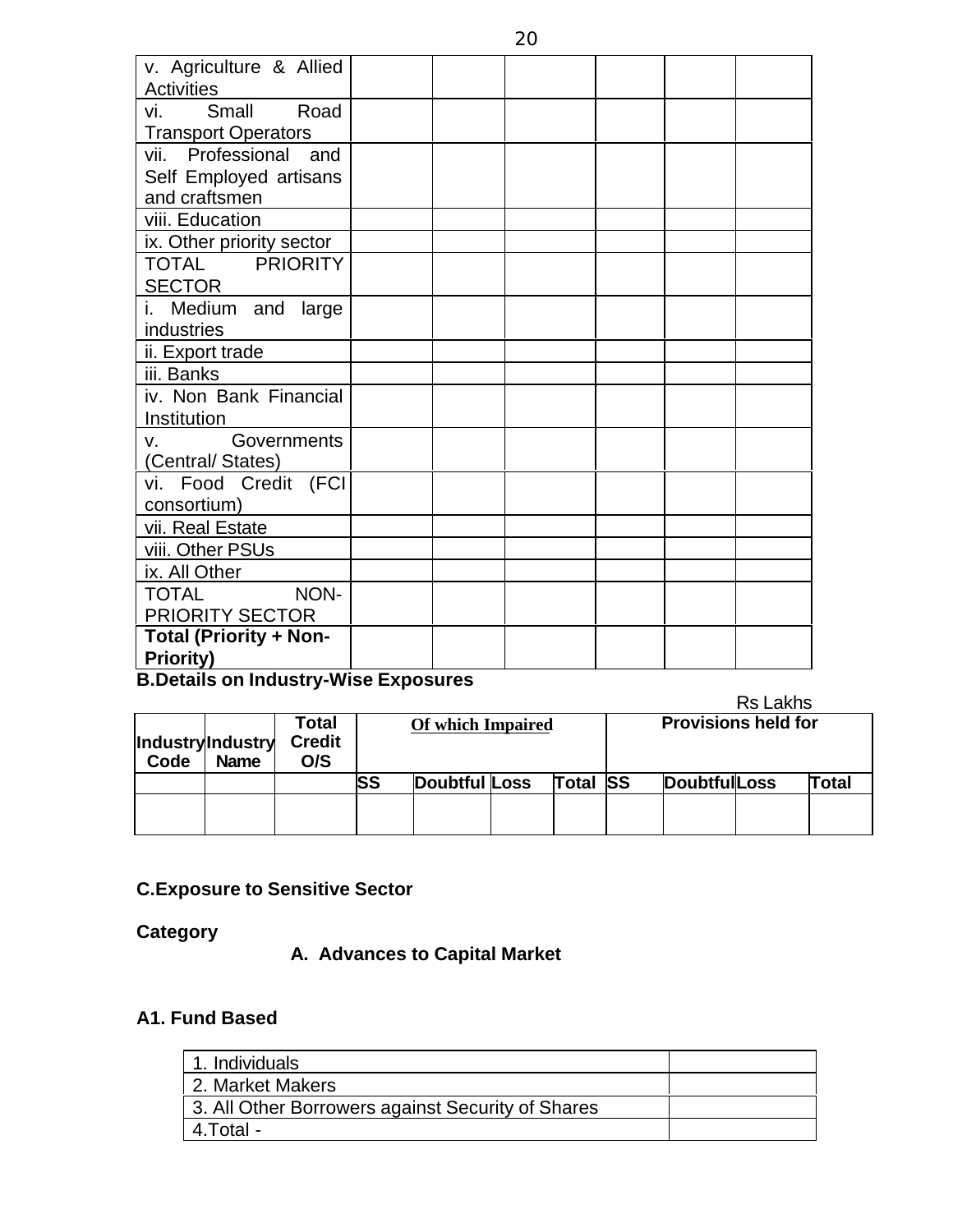| 1. Financial Guarantees issued |  |
|--------------------------------|--|
| 2 Other Guarantees             |  |
| 3. Total Guarantees            |  |

#### **B. Investment in Capital Market**

| 1. Convertible Bonds and Debentures |  |
|-------------------------------------|--|
| 2. Equities of AIFI                 |  |
| 3- Units of UTI                     |  |

#### **Total Investment in CapitalMarket**

Total Capital Market Exposure (A+B)

### **C. Advances to Real Estate Sector**

| 1. Commercial Property                                     |  |
|------------------------------------------------------------|--|
| 2. Land & Buildings Developers                             |  |
| 3. Mortgages other than Individual Housing Loans           |  |
| 4. Individual housing loans                                |  |
| 5. Others                                                  |  |
| Total Exposure to the Real Estate Sector (Total of 1 to 4) |  |

### **STATEMENT-6**

### **STATEMENT ON CONNECTED LENDING**

**Name of the Bank : Quarter ended :**

#### **Names of Directors: & Qualifications:**

| <b>Name</b> | <b>Qualifications</b> |
|-------------|-----------------------|
|             |                       |
|             |                       |
|             |                       |

**Date of formation/ constitution of Audit Committee: Members of Audit Committee and their qualifications:**

| <b>Name</b> | <b>Qualifications</b> |
|-------------|-----------------------|
|             |                       |
|             |                       |
|             |                       |

**Credit / Exposures -to directors relatives and firms, concerns and companies in which directors, managers of the Bank or their relatives are interested and the nature of interest:**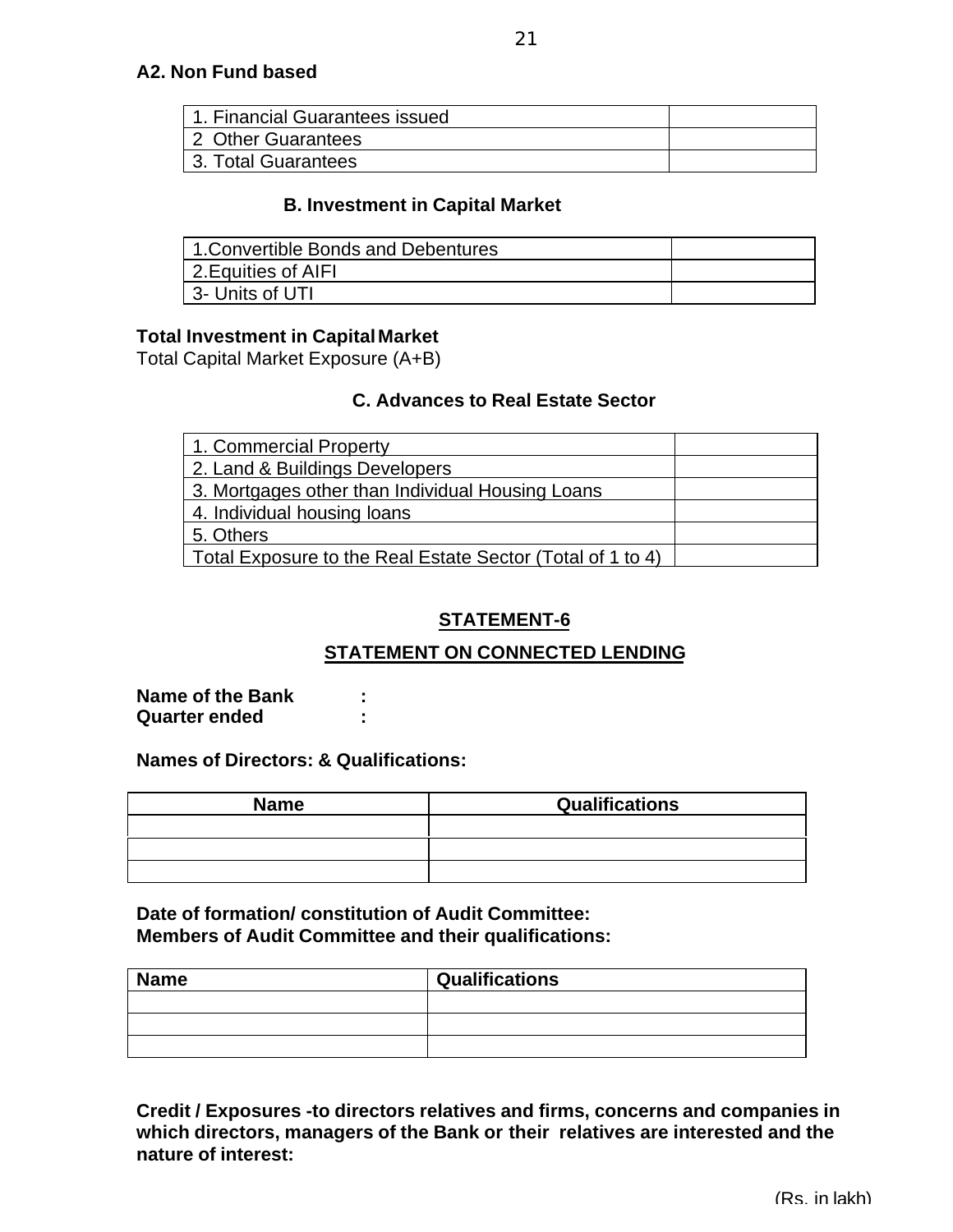| pany/Fi<br>Directo<br>S.<br>Manager<br>rm | @ |  |
|-------------------------------------------|---|--|
| Ma<br>Valu<br>Dat<br>Natur<br>Amount      |   |  |
| rgi<br>e<br>e<br>e                        |   |  |
| n                                         |   |  |
|                                           |   |  |

Total unsecured advances to the related entities:

Total secured advances to the Dire

@ Please indicate whether Standard, Sub-standard, Doubtful1, Doubtful2, Doubtful 3 or Loss Asset.

For Type of Exposure report as under

- a) Loans & Advances
- b) / Loans against equity of the firm
- c) Investment in debt paper of the company
- d) Receivables for funded exposures

#### **For Contingent or Non Funded Exposure report as**

- 1) Guarantees (Financial)
- 2) Guarantees (Non-Financial)
- 3) Letters of Credit
- 4) Other

#### **Exposure in / against equity of firms, companies, concerns in which directors, Managers of the Bank or their specified relatives are interested and the nature of interest**

| S.No. | Name of Director<br>/Manager | Type of<br>Exposure* | Amount of<br>Exposure | % of bank's<br>exposure in<br>firm's equity |
|-------|------------------------------|----------------------|-----------------------|---------------------------------------------|
|       |                              |                      |                       |                                             |
|       |                              |                      |                       |                                             |

\*For Type of exposure report as under

a) Loans & Advances against equity

b) Investment in Equity  $\overline{I}$  Loans of the firm

### **CREDITS / EXPOSURES TO DIRECTORS, THEIR SPECIFIED RELATIVES / MANAGERS**# **OF THE BANK\***

| Name of<br>Assisted<br>Director<br>Manager | Name of<br>Assisted<br><b>Relation of</b><br>Director /<br>Manager | Type<br>οt<br><b>Expos</b><br>ure | Amount of<br>Outstandi<br>na<br>Exposure | Terms<br>οf<br>Credit | Securities / Collateral |       | Asset<br>Classifi<br>C<br>ation @ | Provi<br>sion,<br>If any |  |
|--------------------------------------------|--------------------------------------------------------------------|-----------------------------------|------------------------------------------|-----------------------|-------------------------|-------|-----------------------------------|--------------------------|--|
|                                            |                                                                    |                                   |                                          |                       | <b>Nature</b>           | Value | Margin                            |                          |  |
|                                            |                                                                    |                                   |                                          |                       |                         |       |                                   |                          |  |
|                                            |                                                                    |                                   |                                          |                       |                         |       |                                   |                          |  |

@ Please indicate whether Standard, Sub-standard, Doubtful1, Doubtful2, Doubtful 3 or Loss Asset

\* Directors are members of Boards of directors / Advisory Committees)

# Senior Managers include Chief Executive Officer and members of the (executive) management team (Sr. Executives or top management i.e. those in charge of functions and territories)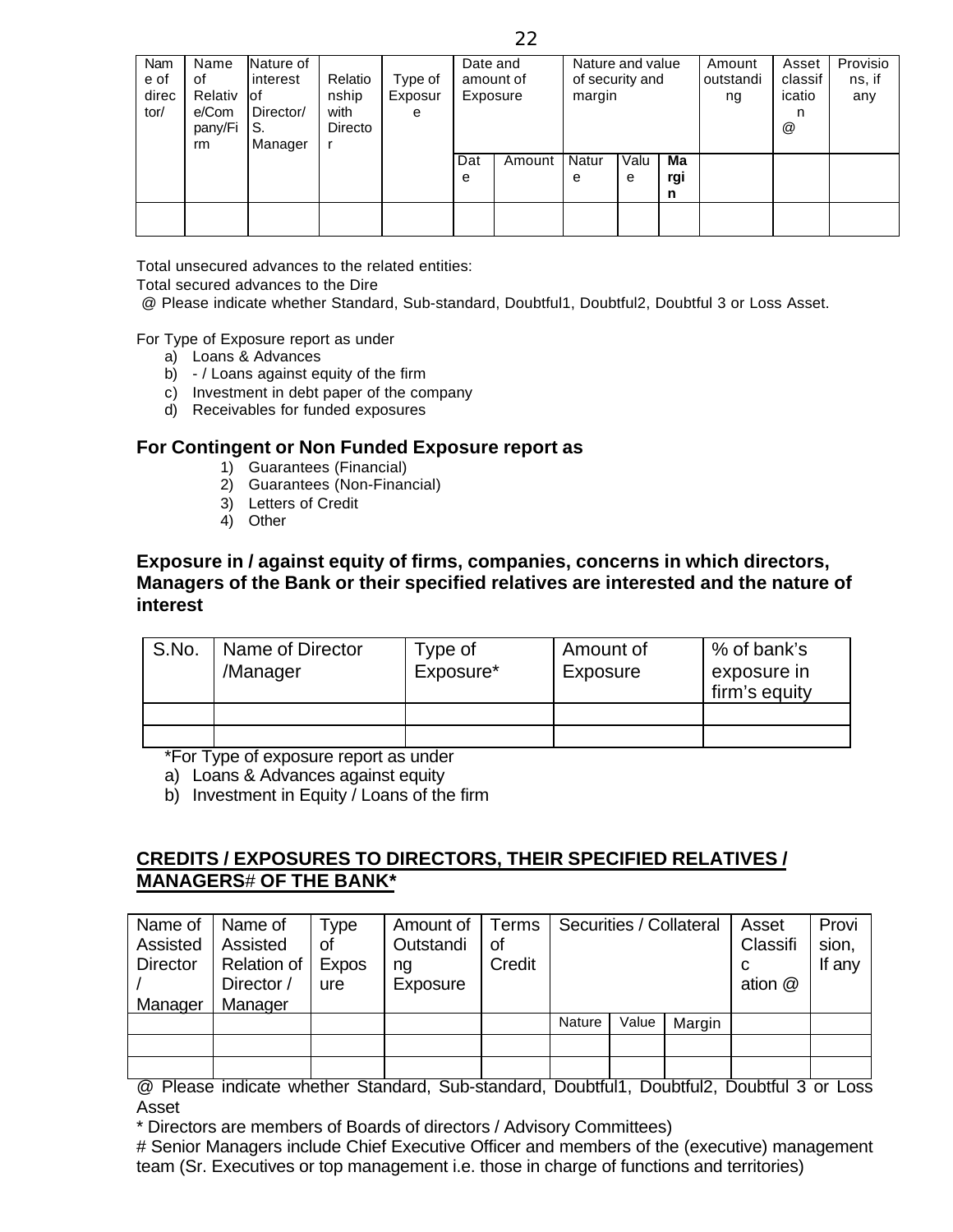### **STATEMENT-7**

#### **Statement on CRAR**

Name Of The Bank : **Quarter ended :**

#### Part A - Capital Funds and Risk Assets Ratio:

 **(Rs. In Lakh) I Capital Funds** A Tier I Capital elements (a) Paid-up Capital Less: Intangible assets and losses Net Paid-up Capital (b) Reserves & Surplus 1. Statutory reserves : 2. Capital reserves (see note below) 3. Other reserves 4. Surplus in Profit & Loss Account\* Total Reserves & Surplus **1. Total Capital Funds (a + b)** Notes : Capital reserves representing surplus on sale of assets and held in a separate account will be included Revaluation reserves, general/floating provisions and specific provisions made for loan losses and other asset losses or diminution in the value of any assets will not be reckoned as capital funds. \*Any surplus (net) in profit and loss account i.e. balance after appropriation towards dividend payable, education fund, other funds whose utilization is defined and asset loss, if any etc. **B Tier II capital elements** (i) **Undisclosed reserves** (ii) Revaluation reserves (iii)  $\int$  General provisions and loss reserves #  $(iv)$  Investment Fluctuation Reserves / Funds (v) Hybrid debt capital instruments (vi) Subordinated debts **Total HEAD ROOM DEDUCTION 2. Net Supplementary Capital Total ( 1+ 2 ) II Risk Assets** (a)  $\vert$  Adjusted value of funded risk assets i.e. on Balance Sheet items (to tally with Part `B') (b)  $\parallel$  Adjusted value of non-funded and off-Balance Sheet items (to tally with Part `C') (c) Total risk-weighted assets (a+b) **III Percentage of capital funds to risk-weighted assets I / II x 100**

# Includes General Provision on standard assets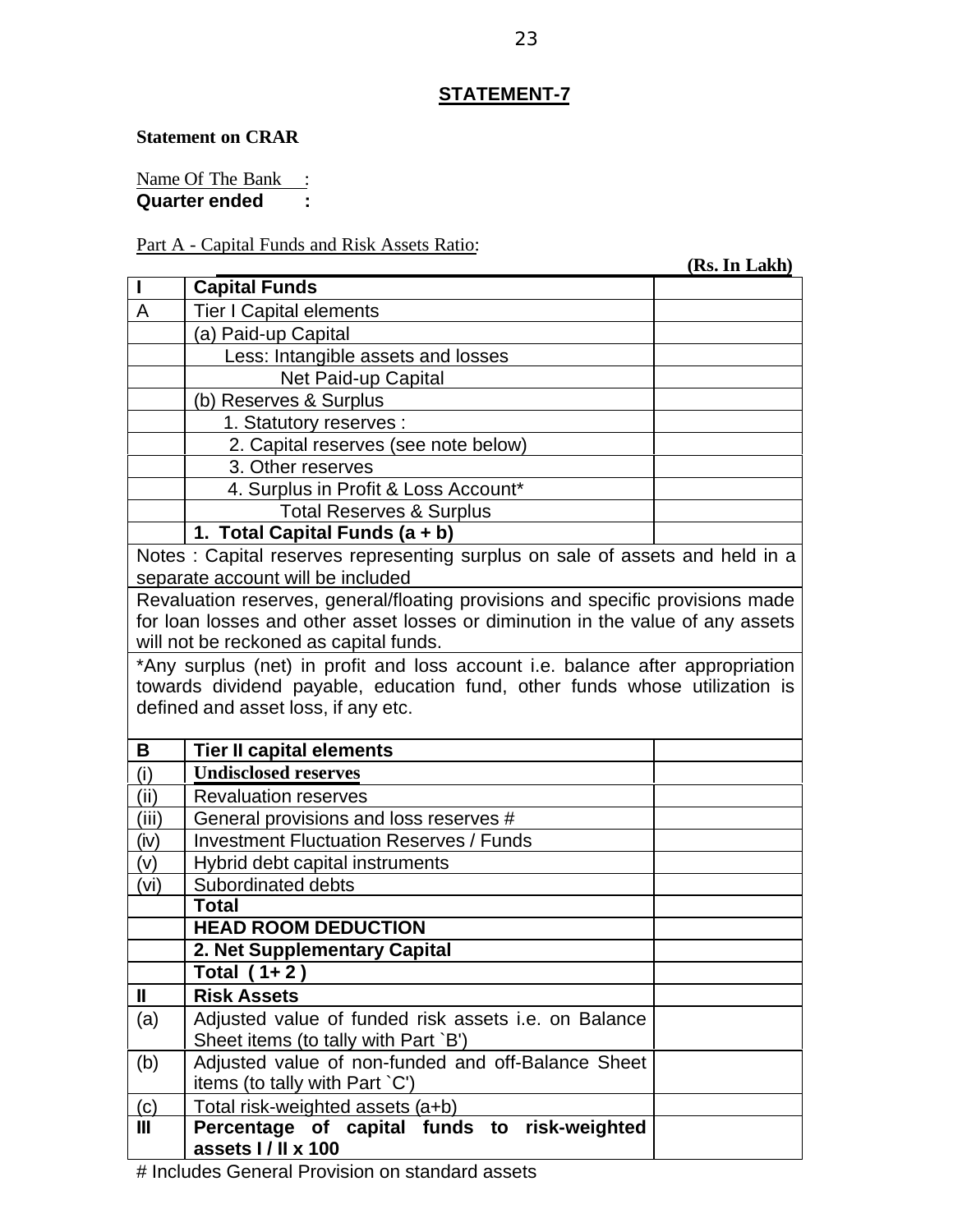|             | <b>Risk Weight Assets and Exposures</b><br>(Domestic) |                             |                                             |                                             |                                   |                                          |
|-------------|-------------------------------------------------------|-----------------------------|---------------------------------------------|---------------------------------------------|-----------------------------------|------------------------------------------|
|             | <b>ASSET ITEM</b>                                     | <b>Book</b><br>value<br>(i) | <b>Margins</b><br>and<br>provisions<br>(ii) | <b>Book</b><br>value<br>(Net)<br>$(i)-(ii)$ | <b>Risk</b><br>weight (%)<br>(iv) | <b>Risk</b><br>adjuste<br>d value<br>(v) |
|             | <b>I.BALANCES</b>                                     |                             |                                             |                                             |                                   |                                          |
| $\dot{I}$ . | Cash, Balances with                                   |                             |                                             |                                             | $\mathbf 0$                       |                                          |
|             | <b>RBI</b>                                            |                             |                                             |                                             |                                   |                                          |
| ii.         | Balances in current                                   |                             |                                             |                                             | 20                                |                                          |
|             | account with UCBs                                     |                             |                                             |                                             |                                   |                                          |
| iii.        | Balances in current                                   |                             |                                             |                                             | 20                                |                                          |
|             | account with other                                    |                             |                                             |                                             |                                   |                                          |
|             | banks                                                 |                             |                                             |                                             |                                   |                                          |
|             | <b>II. INVESTMENTS</b>                                |                             |                                             |                                             |                                   |                                          |
| $\dot{L}$   | Investment in                                         |                             |                                             |                                             | 2.5                               |                                          |
|             | <b>Central Government</b>                             |                             |                                             |                                             |                                   |                                          |
|             | <b>Securities</b>                                     |                             |                                             |                                             |                                   |                                          |
| ii.         | Investment in Other                                   |                             |                                             |                                             | 2.5                               |                                          |
|             | <b>Approved Securities</b>                            |                             |                                             |                                             |                                   |                                          |
|             | guaranteed by                                         |                             |                                             |                                             |                                   |                                          |
|             | Central Government                                    |                             |                                             |                                             |                                   |                                          |
| iii.        | Investment in Other                                   |                             |                                             |                                             | 2.5                               |                                          |
|             | <b>Approved Securities</b>                            |                             |                                             |                                             |                                   |                                          |
|             | guaranteed by State                                   |                             |                                             |                                             |                                   |                                          |
|             | Government                                            |                             |                                             |                                             |                                   |                                          |
| iv.         | Investment in Other                                   |                             |                                             |                                             | 2.5                               |                                          |
|             | Securities where                                      |                             |                                             |                                             |                                   |                                          |
|             | payment of interest                                   |                             |                                             |                                             |                                   |                                          |
|             | and repayment of                                      |                             |                                             |                                             |                                   |                                          |
|             | principal are                                         |                             |                                             |                                             |                                   |                                          |
|             | guaranteed by                                         |                             |                                             |                                             |                                   |                                          |
|             | Central Govt.                                         |                             |                                             |                                             |                                   |                                          |
|             | (include investment                                   |                             |                                             |                                             |                                   |                                          |
|             | in Indira/Kisan                                       |                             |                                             |                                             |                                   |                                          |
|             | <b>Vikas Patras and</b>                               |                             |                                             |                                             |                                   |                                          |
|             | investments in                                        |                             |                                             |                                             |                                   |                                          |
|             | bonds &                                               |                             |                                             |                                             |                                   |                                          |
|             | debentures where                                      |                             |                                             |                                             |                                   |                                          |
|             | payment of interest                                   |                             |                                             |                                             |                                   |                                          |
|             | and repayment of                                      |                             |                                             |                                             |                                   |                                          |
|             | principal is                                          |                             |                                             |                                             |                                   |                                          |
|             | guaranteed by                                         |                             |                                             |                                             |                                   |                                          |
|             | Central Govt.)                                        |                             |                                             |                                             |                                   |                                          |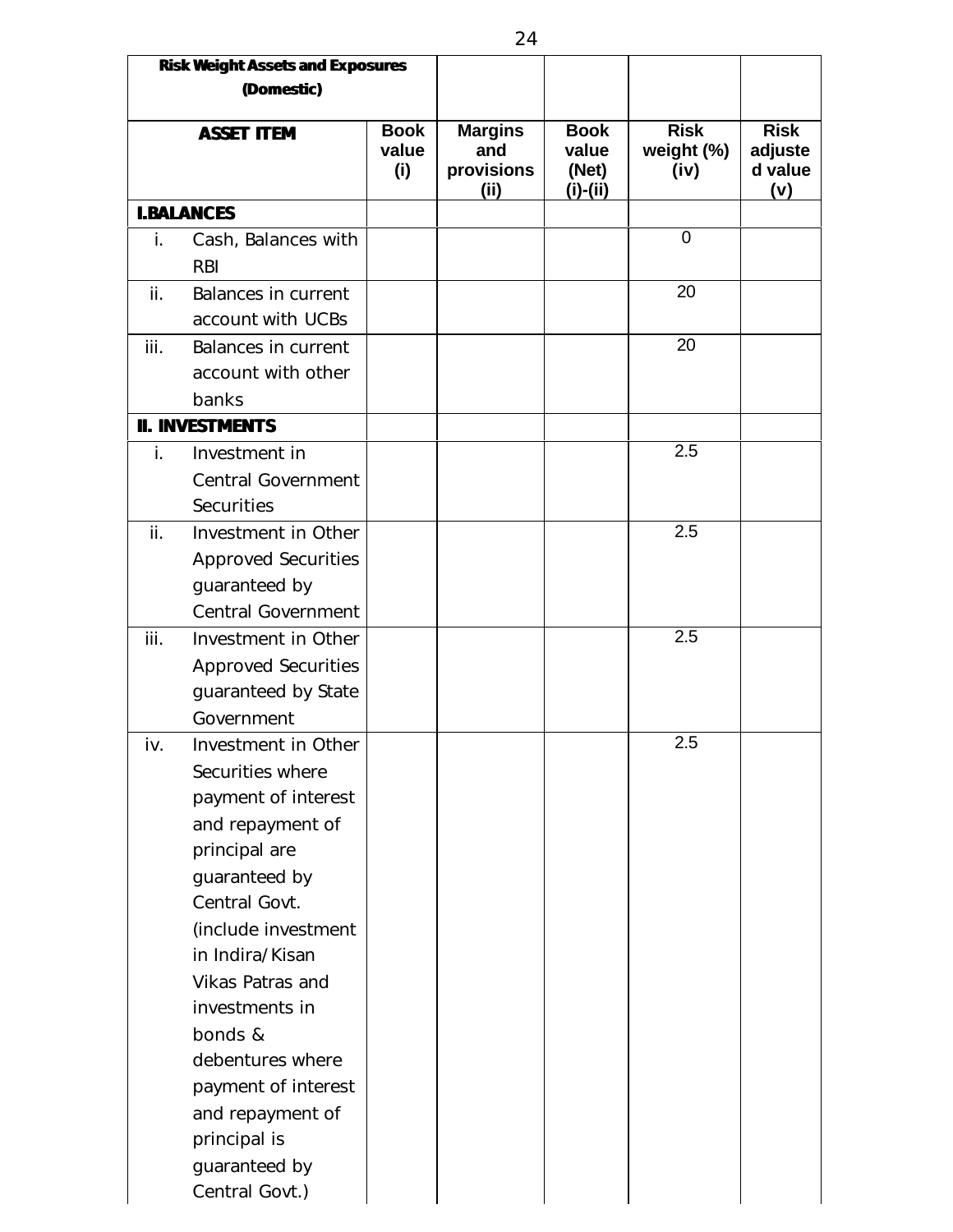|                |                            |  | 2.5            |  |
|----------------|----------------------------|--|----------------|--|
| V.             | Investment in Other        |  | <b>OR</b>      |  |
|                | Securities where           |  | 100 (if        |  |
|                | payment of interest        |  | State Govt.    |  |
|                | and repayment of           |  | is in default) |  |
|                | principal are              |  |                |  |
|                | guaranteed by State        |  |                |  |
|                | Govt. (include             |  |                |  |
|                | investments in             |  |                |  |
|                | bonds &                    |  |                |  |
|                | debentures where           |  |                |  |
|                | payment of interest        |  |                |  |
|                | and repayment of           |  |                |  |
|                | principal is               |  |                |  |
|                | guaranteed by              |  |                |  |
|                | Central Govt.)             |  |                |  |
| vi.            | Investment in Other        |  | 22.5           |  |
|                | <b>Approved Securities</b> |  |                |  |
|                | where payment of           |  |                |  |
|                | interest and               |  |                |  |
|                | repayment of               |  |                |  |
|                | principal is not           |  |                |  |
|                | guaranteed by              |  |                |  |
|                | Central / State            |  |                |  |
|                | Govt./s                    |  |                |  |
| vii.           | Investment in Govt.        |  | 22.5           |  |
|                | guaranteed                 |  |                |  |
|                | securities of              |  |                |  |
|                | government                 |  |                |  |
|                | undertakings which         |  |                |  |
|                | do not form part of        |  |                |  |
|                | the approved               |  |                |  |
|                | market borrowing           |  |                |  |
|                | Program                    |  |                |  |
| viii.          | Claims on                  |  | 20             |  |
|                | commercial banks,          |  |                |  |
|                | <b>District Central</b>    |  |                |  |
|                | Cooperative Banks          |  |                |  |
| İХ.            | Claims on other            |  | 20             |  |
|                | Urban Cooperative          |  |                |  |
|                | <b>Banks</b>               |  |                |  |
| X <sub>1</sub> | Investments in             |  | 22.5           |  |
|                | bonds issued by All        |  |                |  |
|                | India Public               |  |                |  |
|                |                            |  |                |  |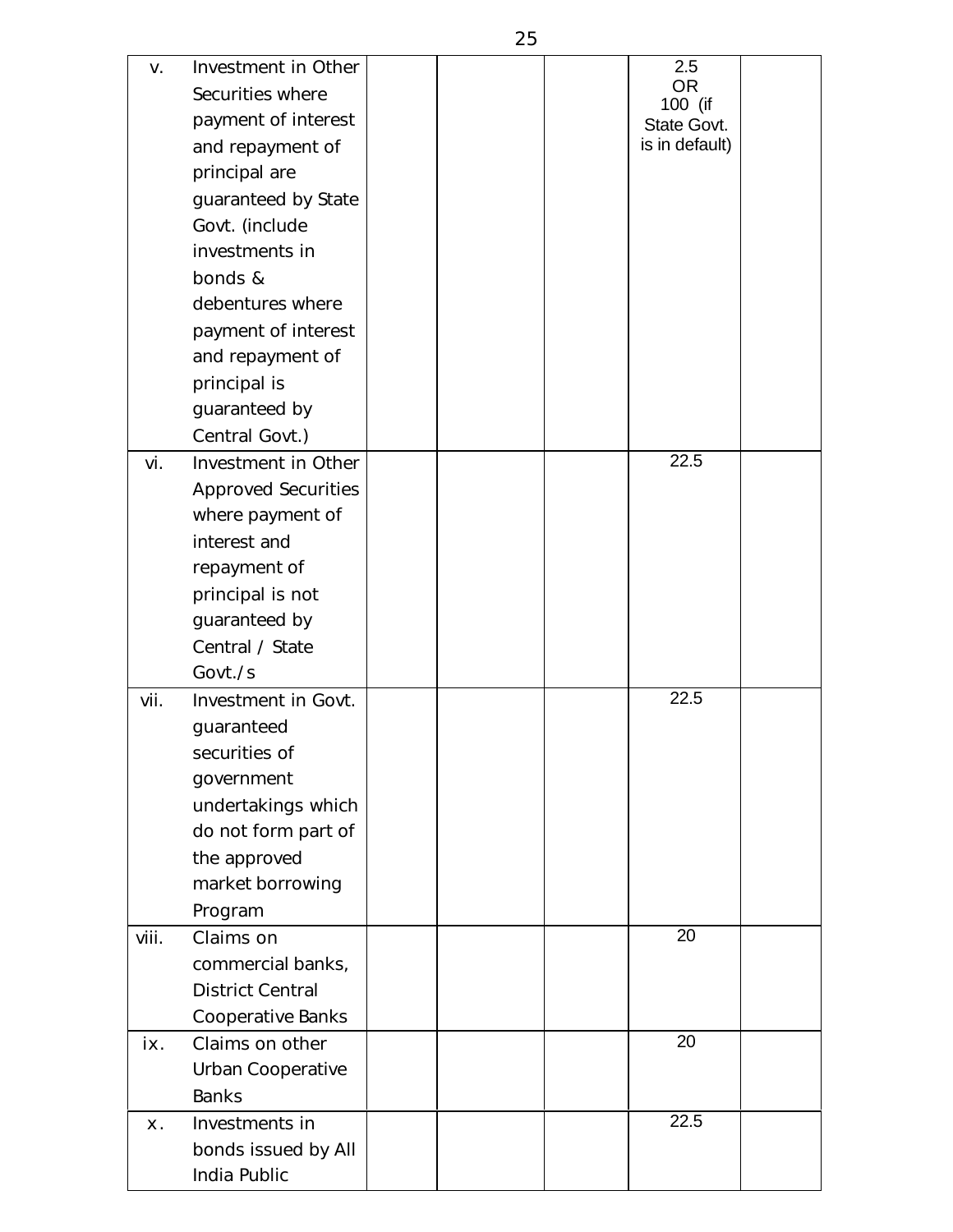|       | financial                                 |  |             |  |
|-------|-------------------------------------------|--|-------------|--|
|       | <b>Institutions</b>                       |  |             |  |
| хi.   | Investments in                            |  | 102.5       |  |
|       | bonds issued by                           |  |             |  |
|       | <b>Public Financial</b>                   |  |             |  |
|       | Institutions for their                    |  |             |  |
|       | Tier-II Capital                           |  |             |  |
| xii.  | All Other Investments                     |  | 102.5       |  |
|       | <b>III. LOANS AND</b><br><b>ADVANCES</b>  |  |             |  |
| i.    | Loans guaranteed by                       |  | $\mathbf 0$ |  |
|       | Govt of India                             |  |             |  |
| ii.   | Loans guaranteed by<br><b>State Govt</b>  |  | $\mathbf 0$ |  |
| iii.  | Loans guaranteed by<br>State Govts. Where |  | 100         |  |
|       | guarantee has been                        |  |             |  |
|       | invoked and the                           |  |             |  |
|       | concerned State Govt<br>has remained in   |  |             |  |
|       | default                                   |  |             |  |
| iv.   | Loans granted to<br>PSUs of GOI           |  | 100         |  |
| V.    | <b>Others</b>                             |  | 100         |  |
| vi.   | <b>Leased Assets</b>                      |  | 100         |  |
| vii.  | Advances covered                          |  | 50          |  |
|       | by DICGC / $ECGC$ (                       |  |             |  |
|       | only for amount                           |  |             |  |
|       | covered by DICGC                          |  |             |  |
|       | /ECGC not for                             |  |             |  |
|       | entire amount                             |  |             |  |
|       | outstanding)                              |  |             |  |
| viii. | Advances for term                         |  | $\mathbf 0$ |  |
|       | depsots, Life                             |  |             |  |
|       | policies, NSCs, lvps                      |  |             |  |
|       | and KVPs where                            |  |             |  |
|       | adequate margin is                        |  |             |  |
|       | available                                 |  | 20          |  |
| İХ.   | Loans to Staff of                         |  |             |  |
|       | banks, which are                          |  |             |  |
|       | fully covered by<br>superannuation        |  |             |  |
|       | benefits and                              |  |             |  |
|       | mortgage of flat /                        |  |             |  |
|       | house                                     |  |             |  |
|       | <b>IV. MONEY AT CALL AND</b>              |  | 20          |  |
|       | <b>SHORT NOTICE</b>                       |  |             |  |
|       |                                           |  |             |  |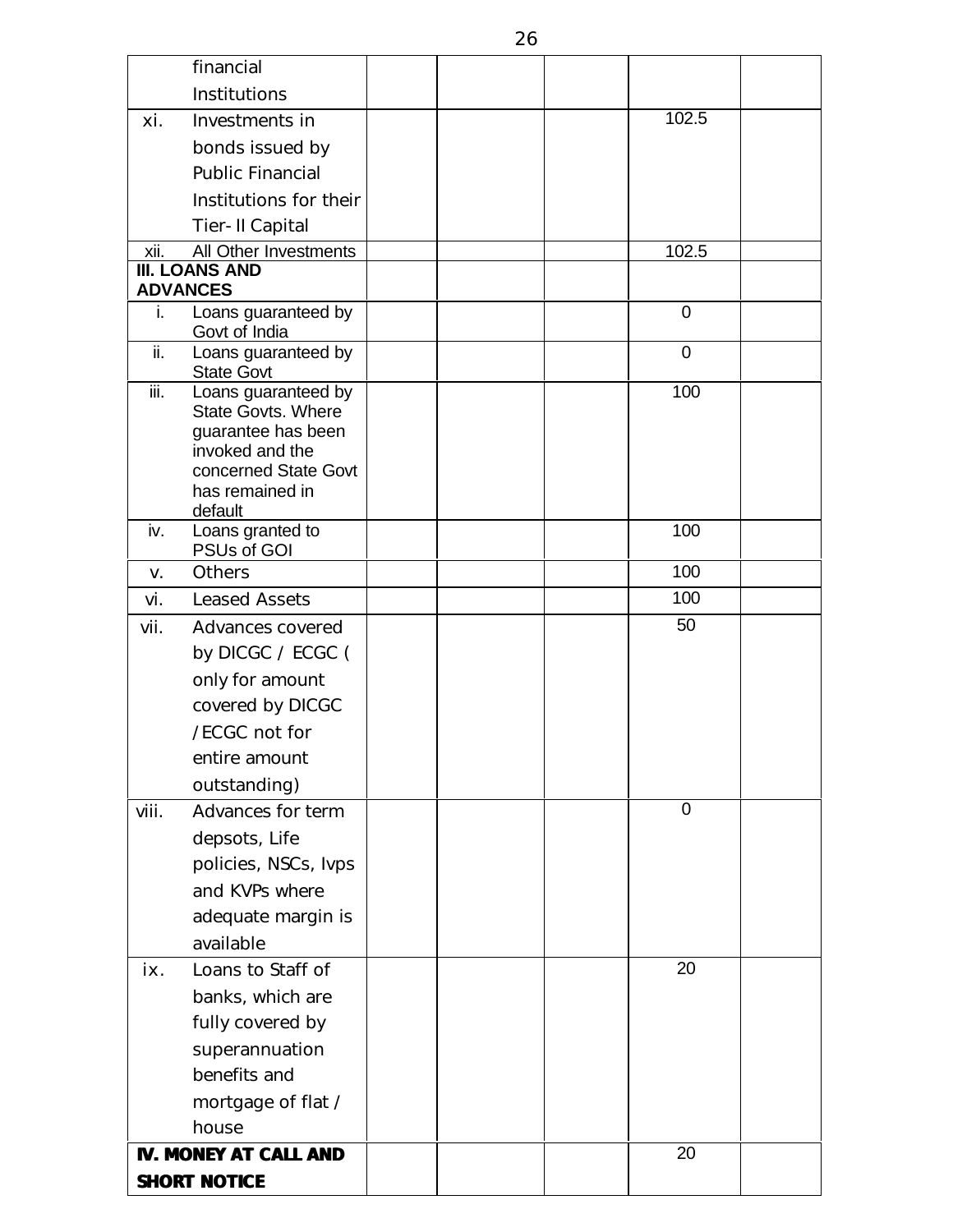| <b>V. OTHER ASSETS</b>              |  |          |  |
|-------------------------------------|--|----------|--|
| Premises, furniture and             |  | 100      |  |
| fixture                             |  |          |  |
| <b>Other Assets</b>                 |  |          |  |
| i) Interest Due on Govt.            |  | 0        |  |
| <b>Securities</b>                   |  |          |  |
| <i>ii</i> ) Accrued Interest on CRR |  | $\Omega$ |  |
| iii) All Other Assets               |  | 100      |  |
| <b>VI. Market Risk on Open</b>      |  |          |  |
| <b>Positions</b>                    |  |          |  |
| <i>i. Market Risk on Foreign</i>    |  | 100      |  |
| Exchange Open Position (            |  |          |  |
| <b>For Authorised Dealers</b>       |  |          |  |
| only)                               |  |          |  |
| ii. Market Risk on Gold             |  | 100      |  |
| <b>Open Position</b>                |  |          |  |

### **OFF -BALANCE SHEET ITEMS**

| Credit Contingent /                  | <b>Client</b>            | <b>Gross</b>                   | Margin &          | <b>Net</b> | <b>CCF</b> for             | <b>RW</b> for  | <b>Risk Adjusted</b>        |
|--------------------------------------|--------------------------|--------------------------------|-------------------|------------|----------------------------|----------------|-----------------------------|
| <b>OBS Items</b>                     | Obligant or<br>guarantor | <b>Book</b><br><b>Exposure</b> | <b>Provisions</b> |            | <b>Exposure Contingent</b> | Obligant       | Value of<br><b>Exposure</b> |
| Letter of Credit                     | Govt.                    |                                |                   |            | 20                         | $\overline{0}$ |                             |
| (Doc)                                |                          |                                |                   |            |                            |                |                             |
|                                      | <b>Banks</b>             |                                |                   |            | 20                         | 20             |                             |
|                                      | <b>Others</b>            |                                |                   |            | 20                         | 100            |                             |
| <b>Total LCs</b>                     |                          |                                |                   |            |                            |                |                             |
| <b>Guarantees</b>                    | Govt.                    |                                |                   |            | 100                        | $\mathbf 0$    |                             |
| <b>Financial</b>                     |                          |                                |                   |            |                            |                |                             |
|                                      | <b>Banks</b>             |                                |                   |            | 100                        | 20             |                             |
|                                      | <b>Others</b>            |                                |                   |            | 100                        | 100            |                             |
| <b>Total</b>                         |                          |                                |                   |            |                            |                |                             |
| <b>Guarantees</b>                    |                          |                                |                   |            |                            |                |                             |
| <b>Financial</b>                     |                          |                                |                   |            |                            |                |                             |
| <b>Guarantees</b><br>$\qquad \qquad$ | Govt.                    |                                |                   |            | 50                         | $\overline{0}$ |                             |
| <b>Others</b>                        |                          |                                |                   |            |                            |                |                             |
|                                      | <b>Banks</b>             |                                |                   |            | 50                         | 20             |                             |
|                                      | <b>Others</b>            |                                |                   |            | 50                         | 100            |                             |
| <b>Total</b>                         |                          |                                |                   |            |                            |                |                             |
| <b>Guarantees</b>                    |                          |                                |                   |            |                            |                |                             |
| <b>Others</b>                        |                          |                                |                   |            |                            |                |                             |
| Acceptances &                        | Govt.                    |                                |                   |            | 100                        | $\overline{0}$ |                             |
| <b>Endorsements</b>                  |                          |                                |                   |            |                            |                |                             |
|                                      | <b>Banks</b>             |                                |                   |            | 100                        | 20             |                             |
|                                      | <b>Others</b>            |                                |                   |            | 100                        | 100            |                             |
| <b>Total A&amp;E</b>                 |                          |                                |                   |            |                            |                |                             |
| <b>TOTAL</b>                         |                          |                                |                   |            |                            |                |                             |
| <b>Undrawn</b>                       | Govt.                    |                                |                   |            | 100                        | $\overline{0}$ |                             |
| <b>Committed</b>                     |                          |                                |                   |            |                            |                |                             |
| <b>Credit Lines</b>                  |                          |                                |                   |            |                            |                |                             |
|                                      | <b>Banks</b>             |                                |                   |            | 100                        | 20             |                             |
|                                      | <b>Others</b>            |                                |                   |            | 100                        | 100            |                             |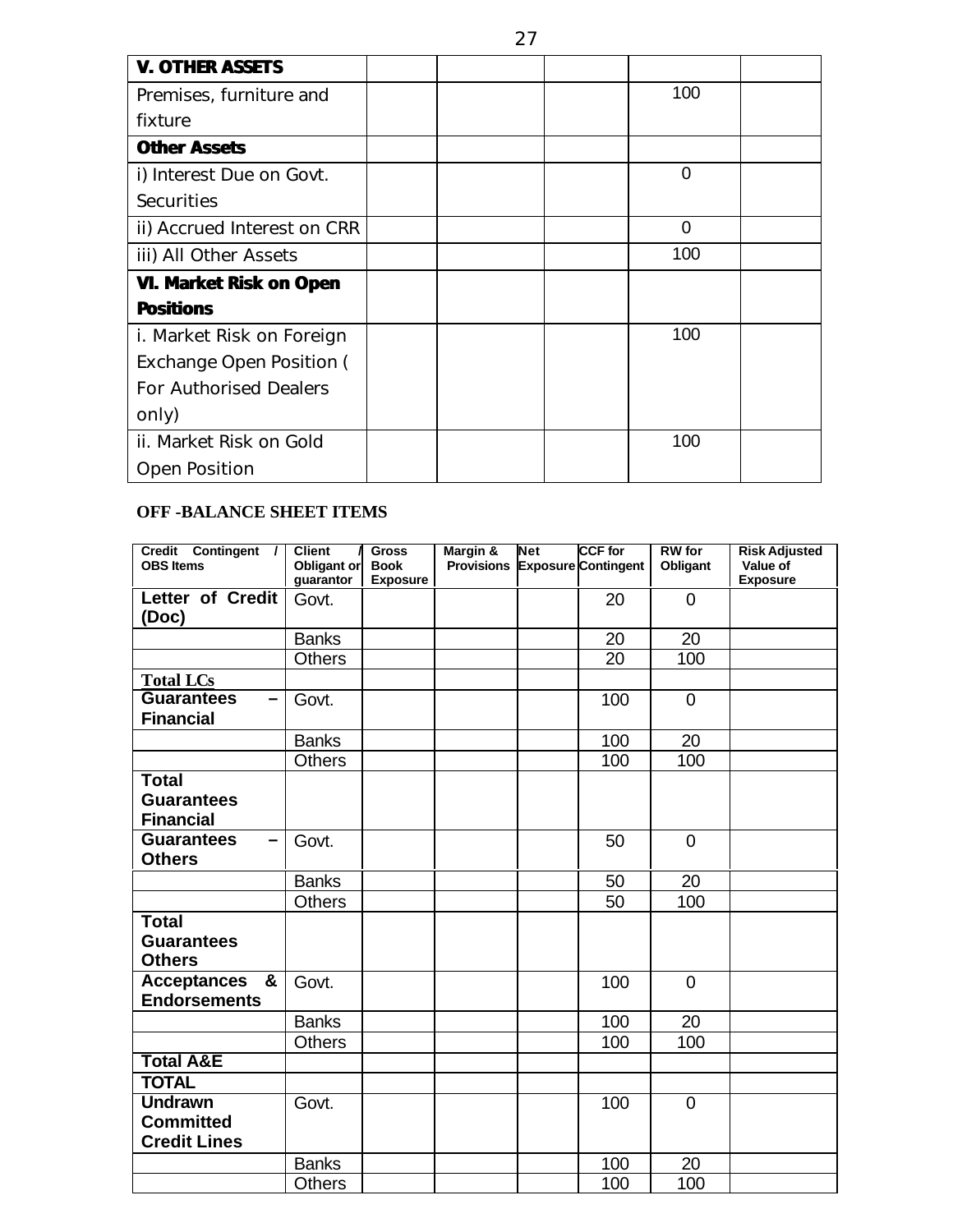| <b>TOTAL</b>                  |              |  |     |     |  |
|-------------------------------|--------------|--|-----|-----|--|
| Transactions /                | Govt.        |  | 100 |     |  |
| <b>Sales</b><br><b>Assets</b> |              |  |     |     |  |
| with Recourse                 |              |  |     |     |  |
|                               | <b>Banks</b> |  | 100 |     |  |
|                               | Others       |  | 100 | 100 |  |
| <b>TOTAL</b>                  |              |  |     |     |  |

| <b>Credit Contingent</b><br>/ OBS Items                               | <b>Client</b><br>Obligant<br>or | <b>Gross</b><br><b>Book</b><br><b>Exposure</b> | <b>Margin</b><br><b>Provisions</b> | &Net<br><b>Exposur</b> | <b>CCF for</b><br><b>Contingent</b> | <b>RW</b> for<br>Obligant | <b>Risk Adjusted</b><br><b>Value</b><br>оf<br><b>Expsoure</b> |
|-----------------------------------------------------------------------|---------------------------------|------------------------------------------------|------------------------------------|------------------------|-------------------------------------|---------------------------|---------------------------------------------------------------|
| Liability on a/c<br>partly paid<br>of<br>shares                       | guarantor                       |                                                |                                    | е                      |                                     |                           |                                                               |
| <b>Others</b>                                                         |                                 |                                                |                                    |                        |                                     |                           |                                                               |
|                                                                       | Govt.                           |                                                |                                    |                        |                                     | $\bf{0}$                  |                                                               |
|                                                                       | <b>Banks</b>                    |                                                |                                    |                        |                                     | 20                        |                                                               |
|                                                                       | <b>Others</b>                   |                                                |                                    |                        |                                     | 100                       |                                                               |
| <b>TOTAL</b><br><b>CONTINGENT</b><br><b>CREDIT</b><br><b>EXPOSURE</b> |                                 |                                                |                                    |                        |                                     |                           |                                                               |
|                                                                       |                                 |                                                |                                    |                        |                                     |                           |                                                               |
| Claims against<br>bank<br>not<br>acknowledged<br>as debt              |                                 |                                                |                                    |                        |                                     |                           |                                                               |

#### **Part C - Weighted Non Funded Exposures /Off Balance Sheet Items (Rs in lakhs)**

| Nature of Item | factor | value | Book value   Conversion   Equivalent   Risk weights | <b>Adjusted value</b> |
|----------------|--------|-------|-----------------------------------------------------|-----------------------|
|                |        |       |                                                     |                       |
|                |        |       |                                                     |                       |

**Note: Netting may be done only for advances collateralized by cash margins or deposits and in respect**

**of assets where provisions for depreciation or for bad and doubtful debts**

| <b>Item</b>                   | <b>Notional</b><br><b>Amount</b> | <b>Principal</b> | <b>Risk</b><br><b>Value</b> | <b>Adjusted</b> |
|-------------------------------|----------------------------------|------------------|-----------------------------|-----------------|
| <b>Forward Forex Contract</b> |                                  |                  |                             |                 |
| Others                        |                                  |                  |                             |                 |
| Total                         |                                  |                  |                             |                 |
| <b>Less Provisions</b>        |                                  |                  |                             |                 |
| <b>Total for Derivatives</b>  |                                  |                  |                             |                 |

#### **CONTRACTS AND DERIVATIVES**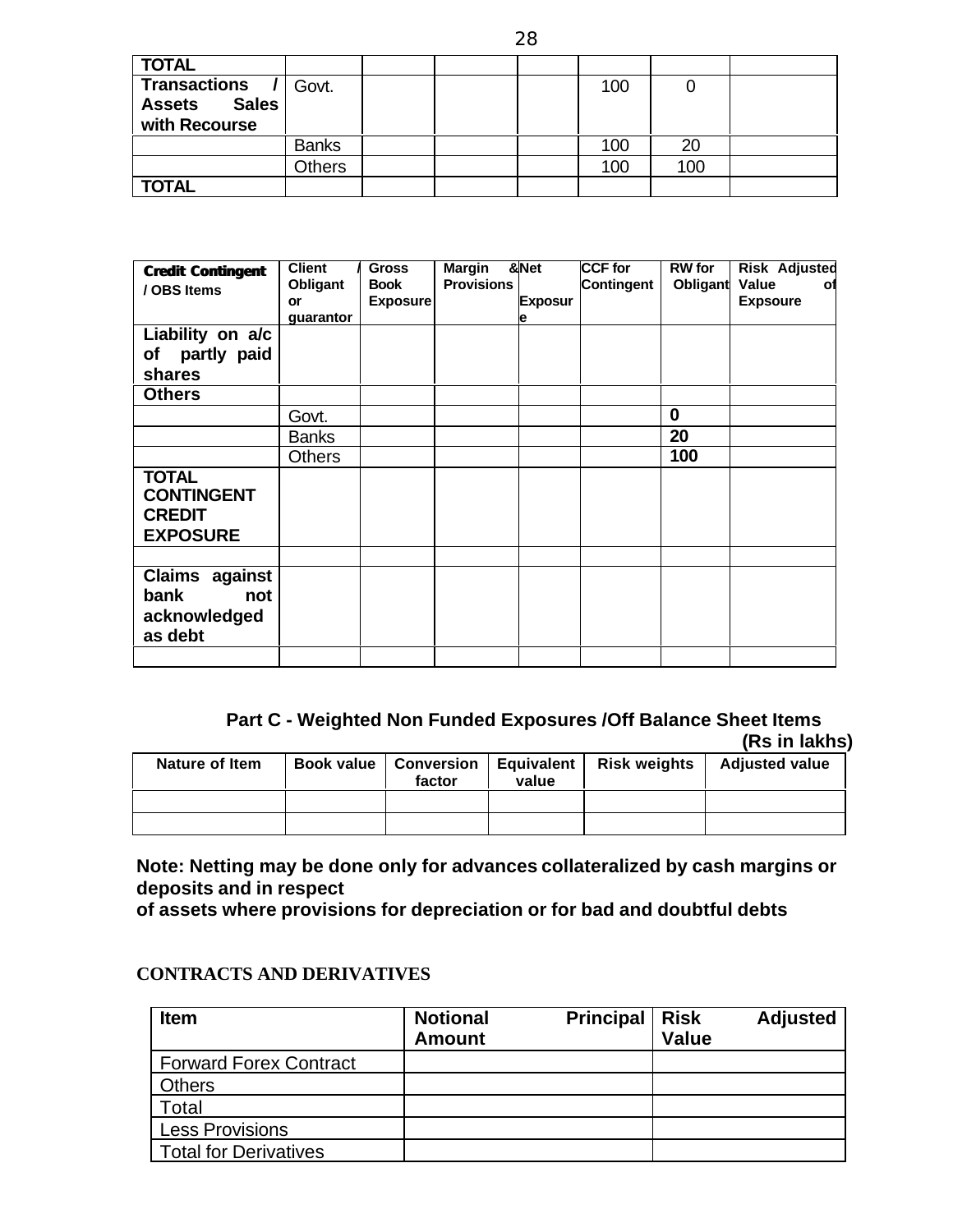### **STATEMENT 8**

### **Statement on Bank Profile**

| <b>Reporting Bank</b>                        |  |
|----------------------------------------------|--|
| <b>Head office Address</b>                   |  |
| <b>Schedule / Non scheduled</b>              |  |
| <b>Bank Category (Licenced / Unlicenced)</b> |  |
| Sub Category (Salary Earners/ Mahila / SC /  |  |
| ST / Tribal area)                            |  |
| Date of registration                         |  |
| Date of licence                              |  |
|                                              |  |
| Licence number                               |  |
| Date of last inspection                      |  |
| <b>Date of Annual General Body</b>           |  |

### **Management:**

| <b>Name</b> | <b>Designation</b> | <b>Term Since</b> | <b>Term Upto</b> |
|-------------|--------------------|-------------------|------------------|
|             |                    |                   |                  |
|             |                    |                   |                  |
|             |                    |                   |                  |
|             |                    |                   |                  |

### **Bank Employees:**

| No. of Total Staff of the Bank |  |
|--------------------------------|--|
| No. of Officers of the Bank    |  |
| No. of other Staff of the Bank |  |

### **Financials and Organisation:**

(Rs. In lakhs)

| <b>Financials</b>                 |  |
|-----------------------------------|--|
| Paid up Capital                   |  |
| <b>Total Assets/Working Funds</b> |  |
| Deposits(Excl. Bank deposits)     |  |
| Advances(Net)                     |  |
| Investments                       |  |
| <b>Total Income</b>               |  |
| <b>Operating Profit/(loss)</b>    |  |
| Net Profit/(loss)                 |  |
| Dividend paid(%)                  |  |
| <b>Return on Assets</b>           |  |
| <b>Return on Equity</b>           |  |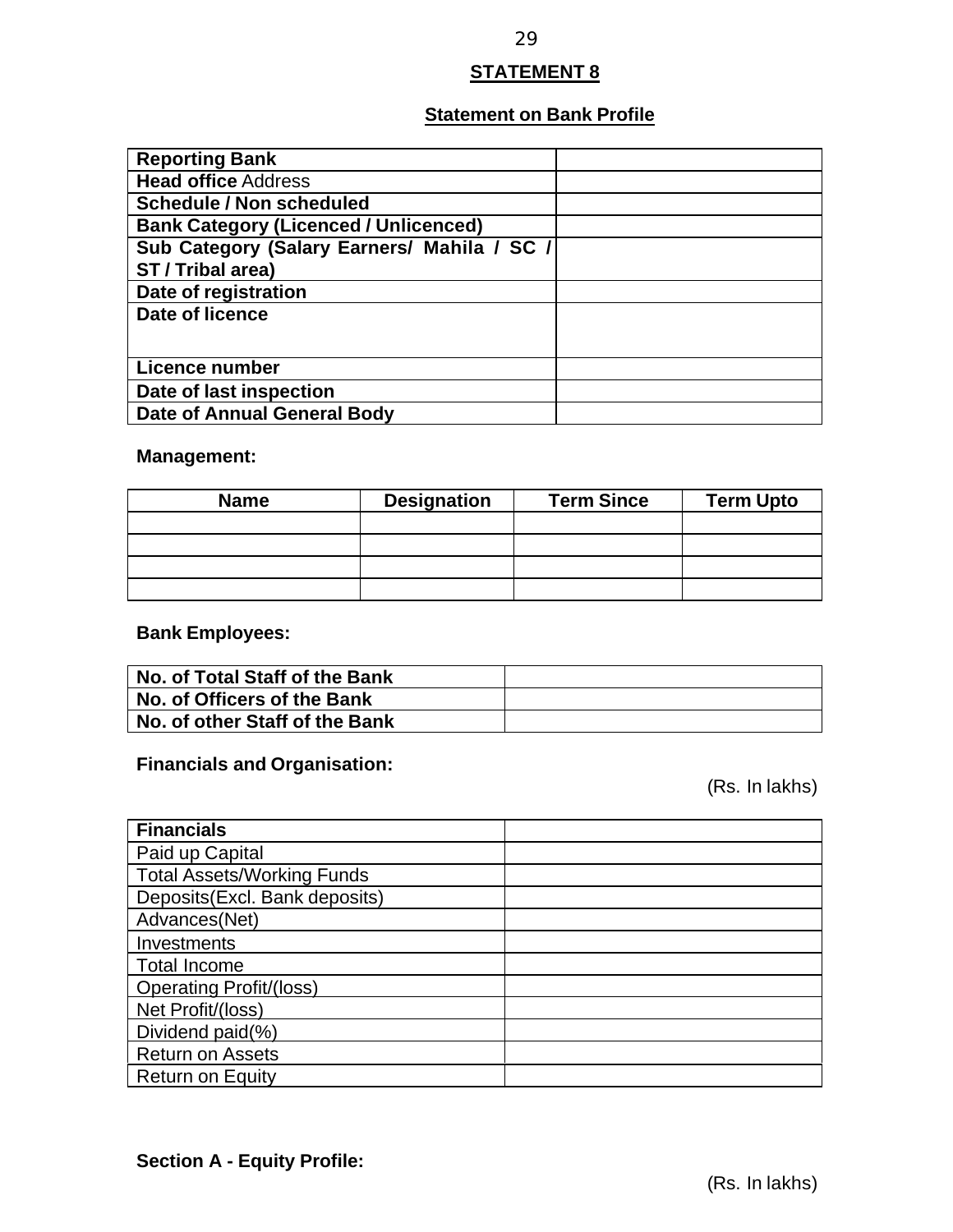| Paid up Capital                          |  |
|------------------------------------------|--|
| Reserves (of which -)                    |  |
| <b>Statutory Reserve Fund</b>            |  |
| <b>Revaluation Reserves</b>              |  |
| Unappropriated profit/(Accumulated loss) |  |
| Intangible assets                        |  |
| <b>Net Worth</b>                         |  |
| <b>General loss</b>                      |  |
| Provisions                               |  |
| Own Funds                                |  |

### **Section B** - **Financial/Portfolio Structure:**

(Rs. In lakhs)

| <b>Customer Deposits</b>            |  |
|-------------------------------------|--|
| Fixed Deposits (excl. CDs)          |  |
| Current, savings & other dep.       |  |
| <b>Inter-bank Deposits</b>          |  |
| <b>Borrowings</b>                   |  |
| Inter-bank market (call) borrowings |  |
| Borrowings from credit institutions |  |
| (incl. Refinance)                   |  |
| <b>Total Assets / Liabilities</b>   |  |
| Cash, Bank & money at call          |  |

#### **Investments:**

|                                              | (Rs. In lakhs) |
|----------------------------------------------|----------------|
| Govt. & approved securities (SLR)            |                |
| <b>GOI Recapitalisation bonds</b>            |                |
| Bonds/debentures of corporates (incl.        |                |
| PSU <sub>s</sub> )                           |                |
| Shares (other than in 'Equity investments in |                |
| subsidiaries and affiliates')                |                |
| Other trustee/ approved securities           |                |
| including LDB debentures                     |                |

### **Loans & Advances (Gross):**

Food credit Priority sector credit **Agriculture** Small scale industries Weaker section credit Other priority sector Real estate Loans to individual brokers against shares Other priority sector

### **Loans & Advances (Net):**

(Rs. In lakhs)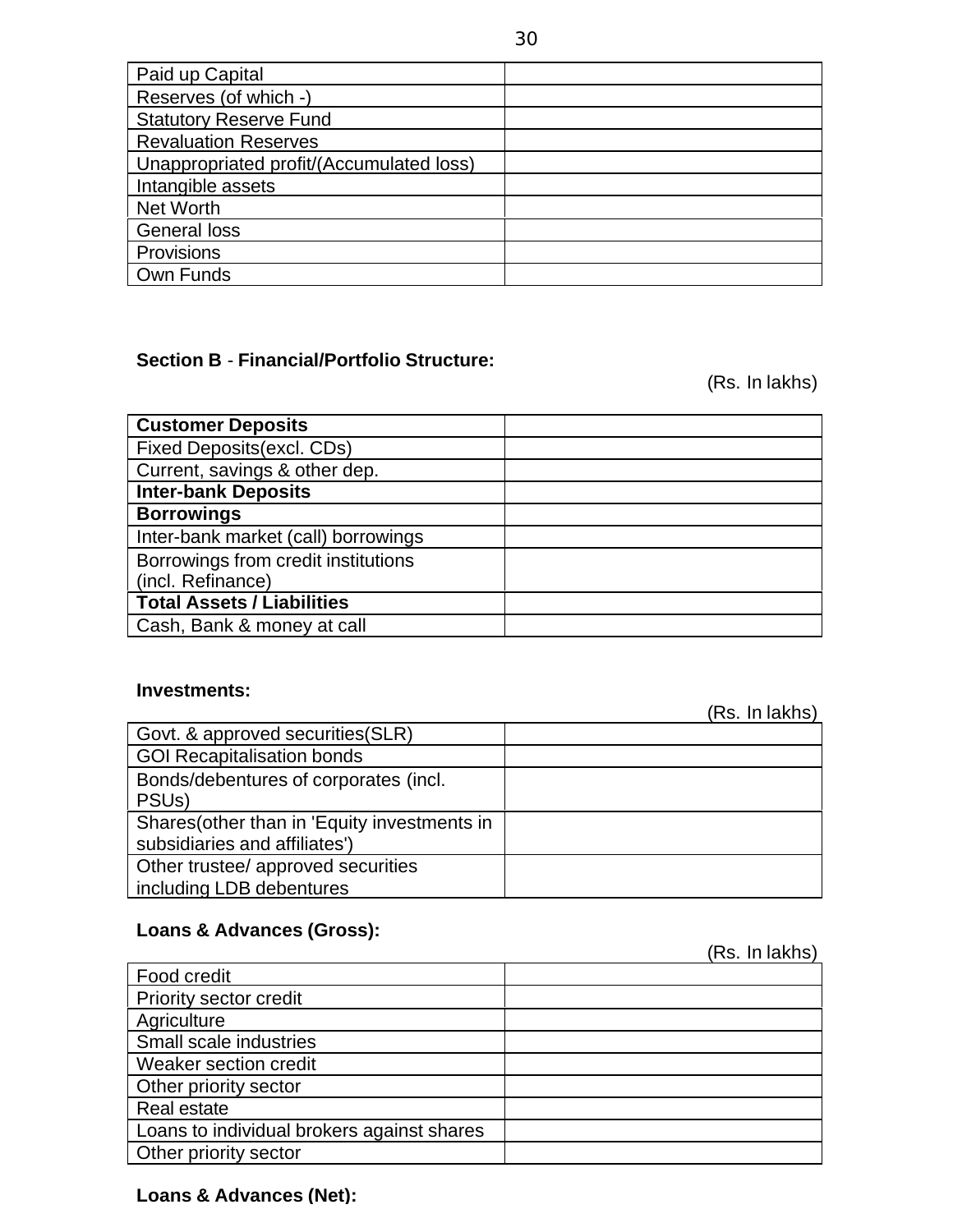| Equity investments in subsidiaries &   |  |
|----------------------------------------|--|
| affiliates                             |  |
| Fixed assets (Net)                     |  |
| <b>CONTINGENTS (off-balance sheet)</b> |  |
| Letters of credit (Docy)               |  |
| <b>Guarantees (Financial)</b>          |  |
| All other contingents                  |  |

### **Ratios:**

| Credit / deposits (%)           |  |
|---------------------------------|--|
| Deposits / assets (%)           |  |
| Investments / assets (%)        |  |
| Net loan / assets (%)           |  |
| Assets / contingent (%)         |  |
| Term / Total deposits (%)       |  |
| C.D.s / Total deposits (%)      |  |
| SLR securities / Investments(%) |  |

### **PORTFOLIO GROWTH - Year on Year:**

| Growth of deposits (%)      |  |
|-----------------------------|--|
| (excl. C.D.s & interbank)   |  |
| Credit expansion (%)        |  |
| Increase in investments(%)  |  |
| Increase in contingents (%) |  |

# **Policy related lending:**

| Priority sector / Total credit(%) |  |
|-----------------------------------|--|
| Agriculture / Total credit (%)    |  |
| SSI / Total credit (%)            |  |
| Export credit / Total credit (%)  |  |
| Weaker section/ Total credit (%)  |  |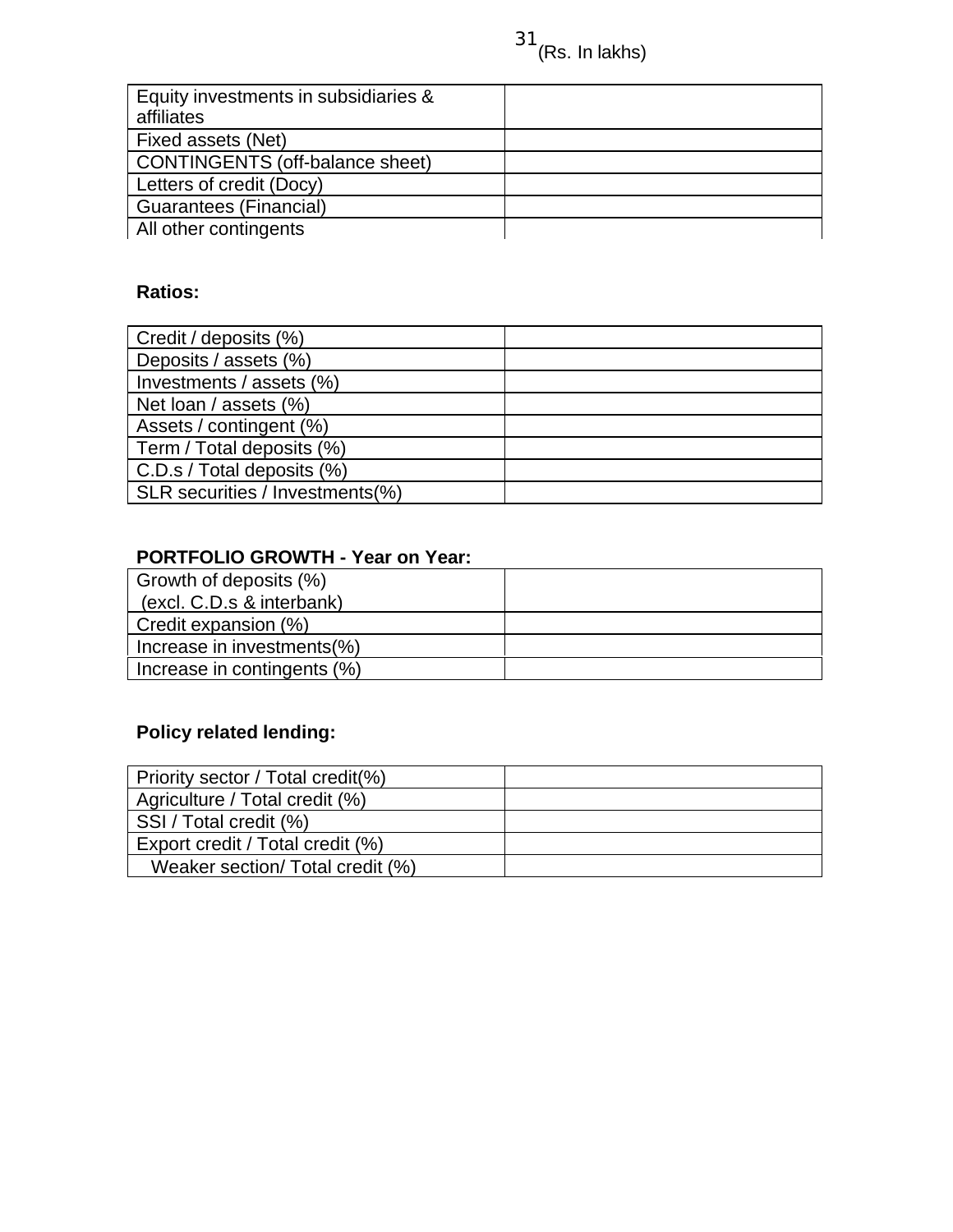### **Section C - Financial/Performance Structure:**

| 1. Interest income                           |  |
|----------------------------------------------|--|
| 2. Interest expense                          |  |
| 3. Net Interest income                       |  |
| 4. Non - interest income                     |  |
| 5. Total income                              |  |
| 6. Staff / Establishment expense             |  |
| 7. Other operating expense                   |  |
| 8. Net operating income / (loss)             |  |
| (operating or gross profit)                  |  |
| 9. Write-offs (of assets & losses)           |  |
| 10. Provisions for credit losses             |  |
| 11. Value adjustments / provisions for other |  |
| (financial) assets                           |  |
| 12. Capital gains / (losses) on sale of      |  |
| assets                                       |  |
| 13. PROFIT Before Tax(PBT)                   |  |
| 14. Provisions for taxes                     |  |
| 15. NET INCOME (PAT) / (loss)                |  |
| 16. Dividends declared                       |  |
| 17. Retained earnings                        |  |

### **PERFORMANCE RATIOS:**

| Average cost of deposits (%p.a.) |  |
|----------------------------------|--|
| Average cost of funds (%)        |  |
| Average yield on advances (%)    |  |
| Average yield on investments (%) |  |
| Average yield on funds (%)       |  |

### **Interest margin / spread (%):**

| Non-interest income / total income (%)       |  |
|----------------------------------------------|--|
| Cost-Revenue ratio (%)                       |  |
| Staff costs / total income (%)               |  |
| Operating profit / average working funds (%) |  |
| Risk provisions and write-offs / Operating   |  |
| profit $(\%)$                                |  |
| Return on assets (ROA) (%)                   |  |
| Return on equity (ROE) (%)                   |  |
| Earnings per share(EPS) (Rs.)                |  |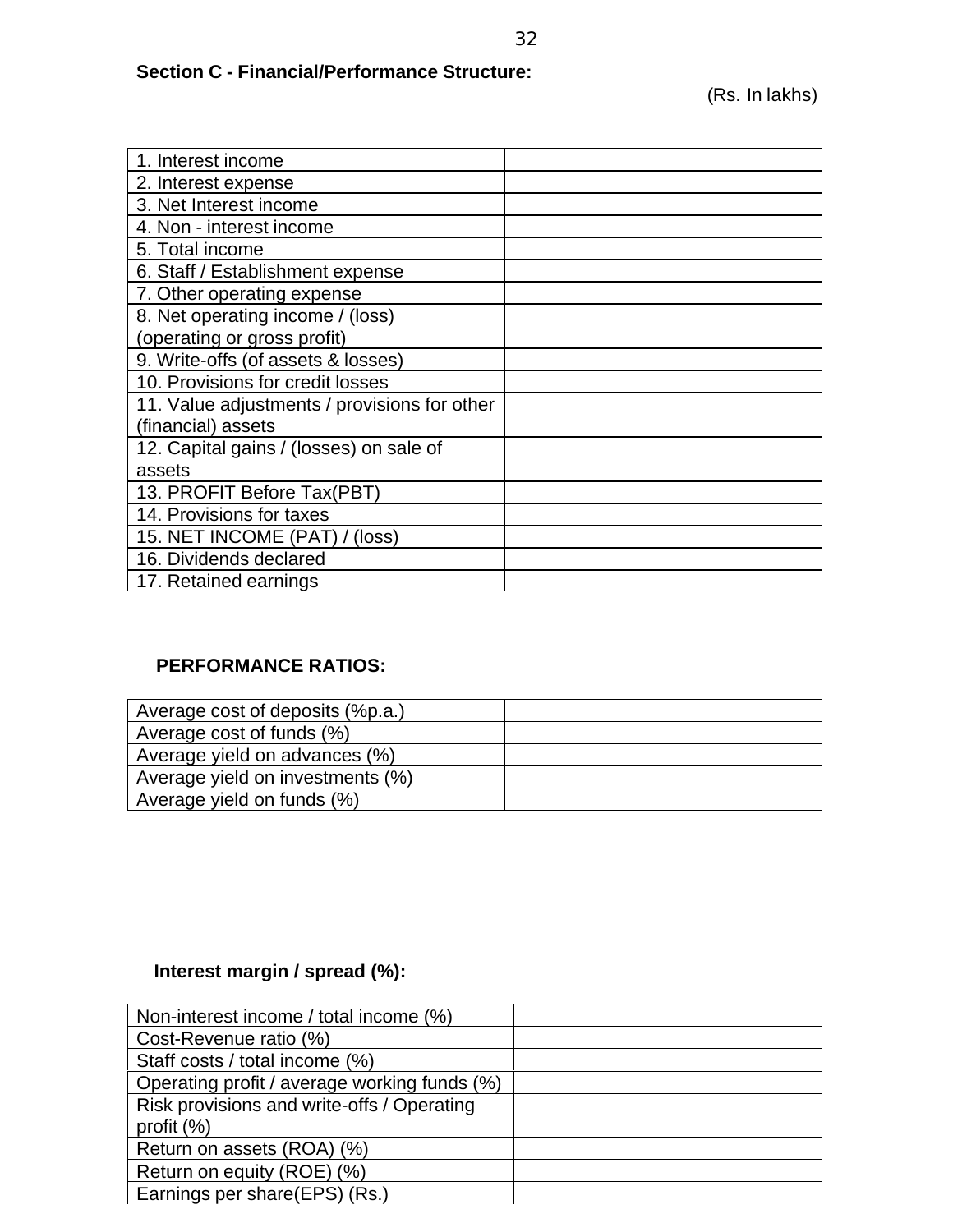| Business per employee (Rs. Lakhs) |  |
|-----------------------------------|--|
| Net income per staff (Rs. Lakhs)  |  |

### **Section D - Organisational Profile**

| S.No | Name of<br>branch | Area of operation |                 | <b>Profit after</b><br>tax is<br>positive | <b>Metro</b><br>/Urban<br>/Semi urban<br>/rural | <b>Fully</b><br><b>Computersied</b> |
|------|-------------------|-------------------|-----------------|-------------------------------------------|-------------------------------------------------|-------------------------------------|
|      |                   | <b>State</b>      | <b>District</b> |                                           |                                                 |                                     |
|      |                   |                   |                 | Yes/No                                    |                                                 |                                     |

### **Section E - Supervisory Profile (Solvency)**

| Core capital                |  |
|-----------------------------|--|
| Supp. (Tier II) capital     |  |
| <b>CAPITAL BASE</b>         |  |
| <b>RISK WEIGHTED ASSETS</b> |  |
| <b>OWN FUNDS</b>            |  |

### **Ratios - Solvency - %**

| Own Funds / Total assets (%) |  |
|------------------------------|--|
| $\vert$ CRAR (%)             |  |
| Core CRAR (%)                |  |

### **ASSET QUALITY - RATIOS - %**

| N.P. Ioan ratio (NPLs to "gross loans and    |  |
|----------------------------------------------|--|
| advances")                                   |  |
| Intt. in suspense / "gross" loans            |  |
| Loan loss ratio ("Loss provisions" to "gross |  |
| loans")                                      |  |
| Loss provisions cover ratio (Loss            |  |
| provisions to"classified")                   |  |

### **Sectoral Asset Quality:**

| N.P. ratio (Ioans to Priority Sector) |  |
|---------------------------------------|--|
| N.P. ratio (loans to agriculture)     |  |
| N.P. ratio (loans to SSI)             |  |
| N.P. ratio (loans to export sector)   |  |
| N.P. ratio (loans to PSUs)            |  |
| N.P. ratio (loans to medium/large)    |  |
| industries)                           |  |
| N.P. ratio (loans to NBFCs)           |  |
| N.P. ratio (loans to real estate)     |  |
| N.P. ratio (loans to capital market)  |  |